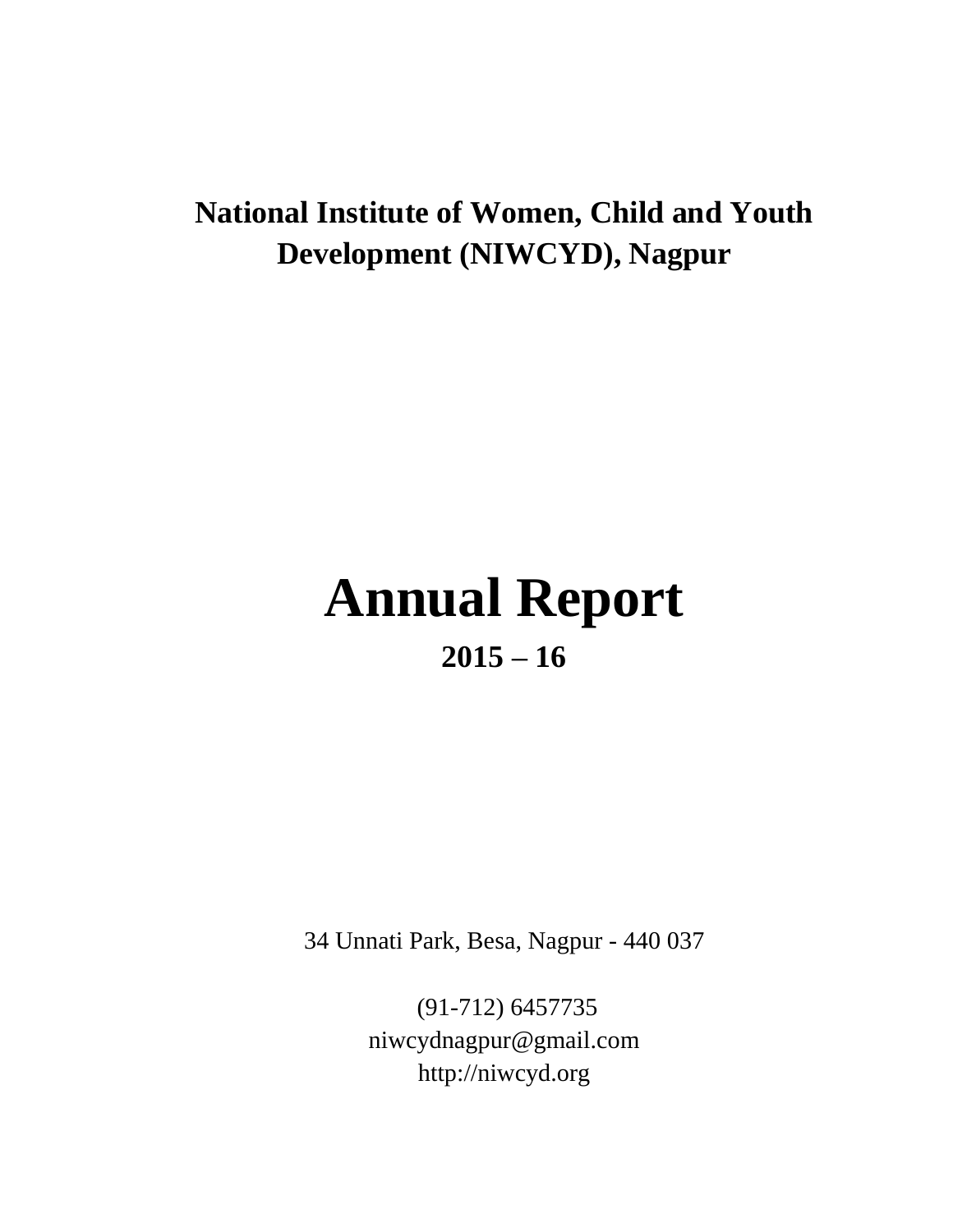# **PREFACE**

National Institute of Women Child and Youth Development has completed thirty two years from its registration in 1985. The organisation is strengthening their programme in areas of –

- (i) tribal empowerment for their rights
- (ii) agriculture promotion for food security
- (iii) child rights, specially platform children, child labour and girl child
- (iv) promotion of village volunteers (Gramdoots) for rural development
- (v) women empowerment through self help promotion and skill training
- (vi) networking with like minded organisations and their capacity building
- (vii) strengthening of self governance
- (viii) establish linkages with government agencies for convergence of different schemes on welfare and livelihood

Activities carried out on above areas during the year 2015–16 are presented in this report.

R.K. Malviya Chief Functionary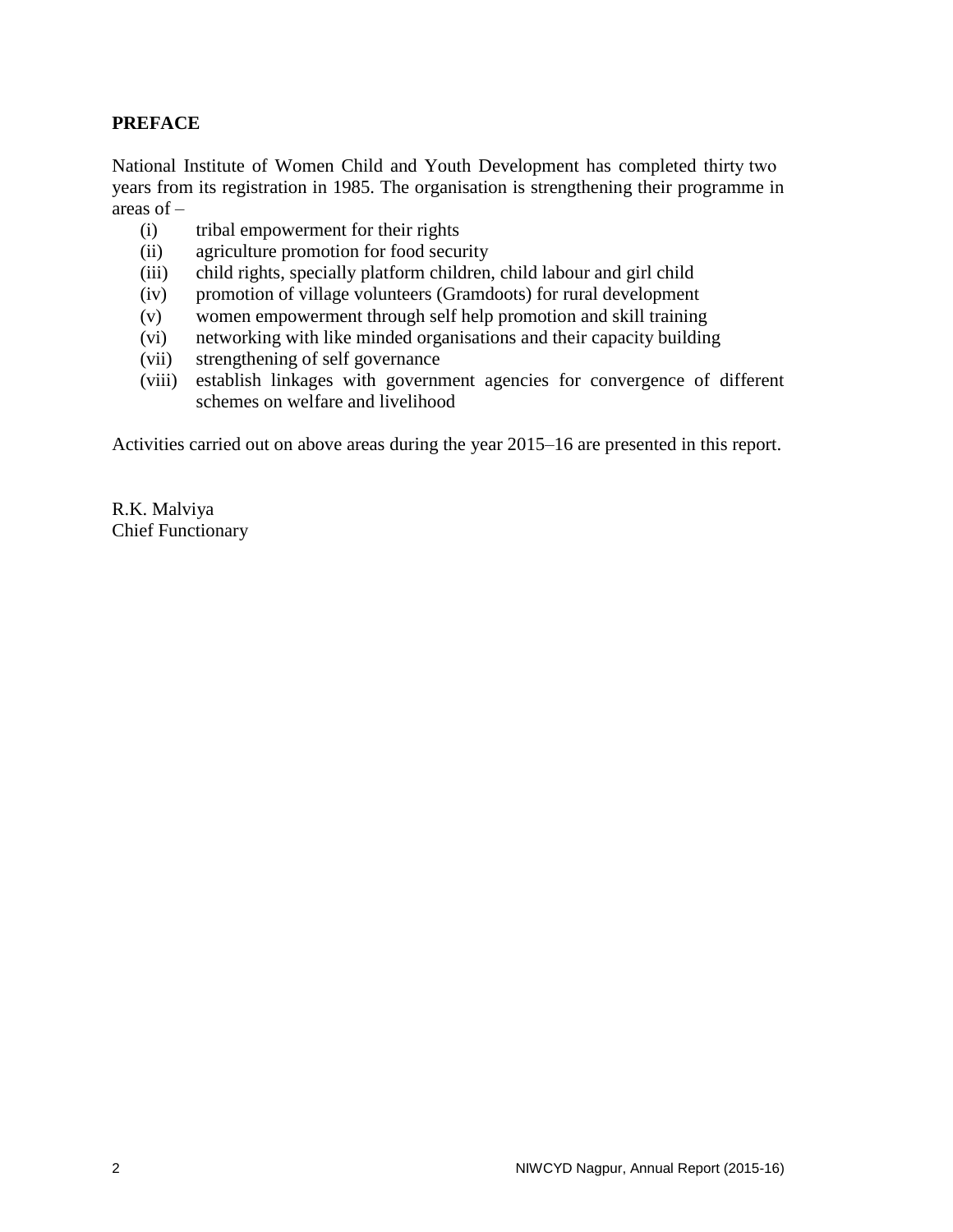# **Table of Contents**

| A2) NATIONAL RURAL EMPLOYMENT GUARANTEE CAMPAIGN WITH BAIGA AND GOND COMMUNITY IN<br>A5) STRENGTHENING OF FARMERS PRODUCER ORGANIZATIONS (FPO) FOR PROMOTION OF PULSES                                                                                                                                                     |  |
|----------------------------------------------------------------------------------------------------------------------------------------------------------------------------------------------------------------------------------------------------------------------------------------------------------------------------|--|
| A6) VEGETABLE INITIATIVE PROGRAMME IN VIDARBHA, MAHARASHTRA (SFAC) 12<br>A8) AGRICULTURE INCOME ENHANCEMENT PROGRAM FOR MAHAKUSAL REGION MADHYA PRADESH 14<br>A11) PROSPECTIVE PLAN DEVELOPMENT UNDER BRGF, GONDIA, MAHARASHTRA 15<br>A12) PROMOTION OF SUSTAINABLE TRIBAL LIVELIHOOD IN CENTRAL INDIA (BAIGA CHEK AREA OF |  |
|                                                                                                                                                                                                                                                                                                                            |  |
| B1) RAJIV GANDHI NATIONAL CRECHE PROGRAMME - MP, CG AND MAHARASHTRA  18<br>B6) IMPROVEMENT OF EDUCATION OPPORTUNITIES FOR CHILDREN AND YOUTH IN SLUM AREAS OF                                                                                                                                                              |  |
|                                                                                                                                                                                                                                                                                                                            |  |
| C4) IMPLEMENT PLA APPROACH WITH SHGS FOR IMPROVED DEMAND FOR HNWASH IN SAGAR<br>C5) PROMOTION OF ZINC & ORS FOR REDUCTION OF DIARRHEA AND AVERTING ITS OCCURRENCE IN<br>C6) TOWARD HEALTH AND DIGNITY IMPROVING WATER, SANITATION AND HYGIENE (WASH) IN                                                                    |  |
|                                                                                                                                                                                                                                                                                                                            |  |
| D2) TEJASWINI RURAL WOMEN EMPOWERMENT PROGRAMME, MAHARASHTRA 26                                                                                                                                                                                                                                                            |  |
|                                                                                                                                                                                                                                                                                                                            |  |
|                                                                                                                                                                                                                                                                                                                            |  |
|                                                                                                                                                                                                                                                                                                                            |  |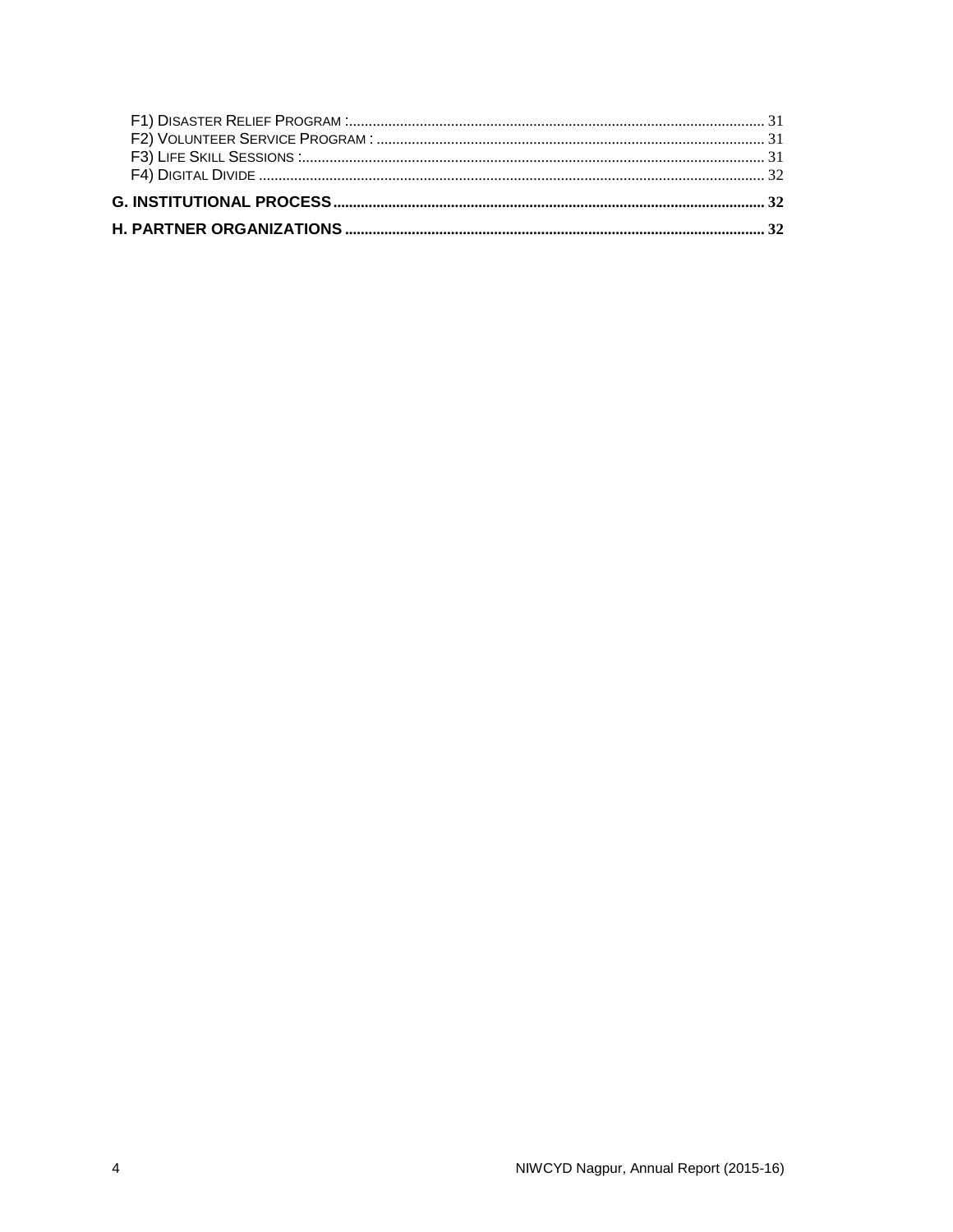#### **Programme Progress Card**

# <span id="page-4-0"></span>**A. LIVELIHOOD**

#### <span id="page-4-1"></span>**A1) Sustainable Development of Tribal Communities in MP & CG**

Project duration: 2011 – 2016 Project Area – Dindori, Mandla, Satna and Jabalpur in MP & Kondhagaon in CG No. of villages  $-100$ Beneficiary families – 7200 Supporting Agency : TdH, India

#### Project Goal

Building and strengthening people's institutions and access to education in 100 tribal villages in Mandla, Dindori, Satna and Jabalpur districts of Madhya Pradesh and Bastar district of Chhattisgarh; thereby enabling efficient convergence of government schemes for the livelihood of the tribal, proper functioning of school system.

#### **Objectives**

Objective 1: Child Right and Education - Children in the school going age in all the 100 villages have access to education ensured

Objective 2: Livelihood and strengthening of people's institutions - The people's institutions in 100 villages for accessing government schemes to strengthen the livelihood of the tribal and marginalized community strengthened.

Objective 3: Women Empowerment - Women become integral part of the decision making process in the village development process

Project Area : The project is being implemented in the Central India region in Mandla, Dindori, Jabalpur, Satna in Madhya Pradesh and Bastar district in Chhattisgarh State. Along with that one Advocacy Unit in Bhopal is also supported by the project for advocacy at the state level on the issues of the people.

| S.N. | District          | <b>Blocks</b>        | No. of villages |  |  |  |  |
|------|-------------------|----------------------|-----------------|--|--|--|--|
|      | A) Madhya Pradesh |                      |                 |  |  |  |  |
|      | Dindori           | Baiga Chak           | 20              |  |  |  |  |
| 2.   | Mandla            | Mawai                | 20              |  |  |  |  |
| 3.   | Jabalpur          | Bargi                | 20              |  |  |  |  |
| 4.   | Satna             | Majhagava            | 20              |  |  |  |  |
| 5.   | <b>Bhopal</b>     | State level advocacy |                 |  |  |  |  |
|      | B) Chhattisgarh   |                      |                 |  |  |  |  |
| 6    | <b>Bastar</b>     | Kondhagaon           | 20              |  |  |  |  |

District wise blocks and number of villages being covered are as follows: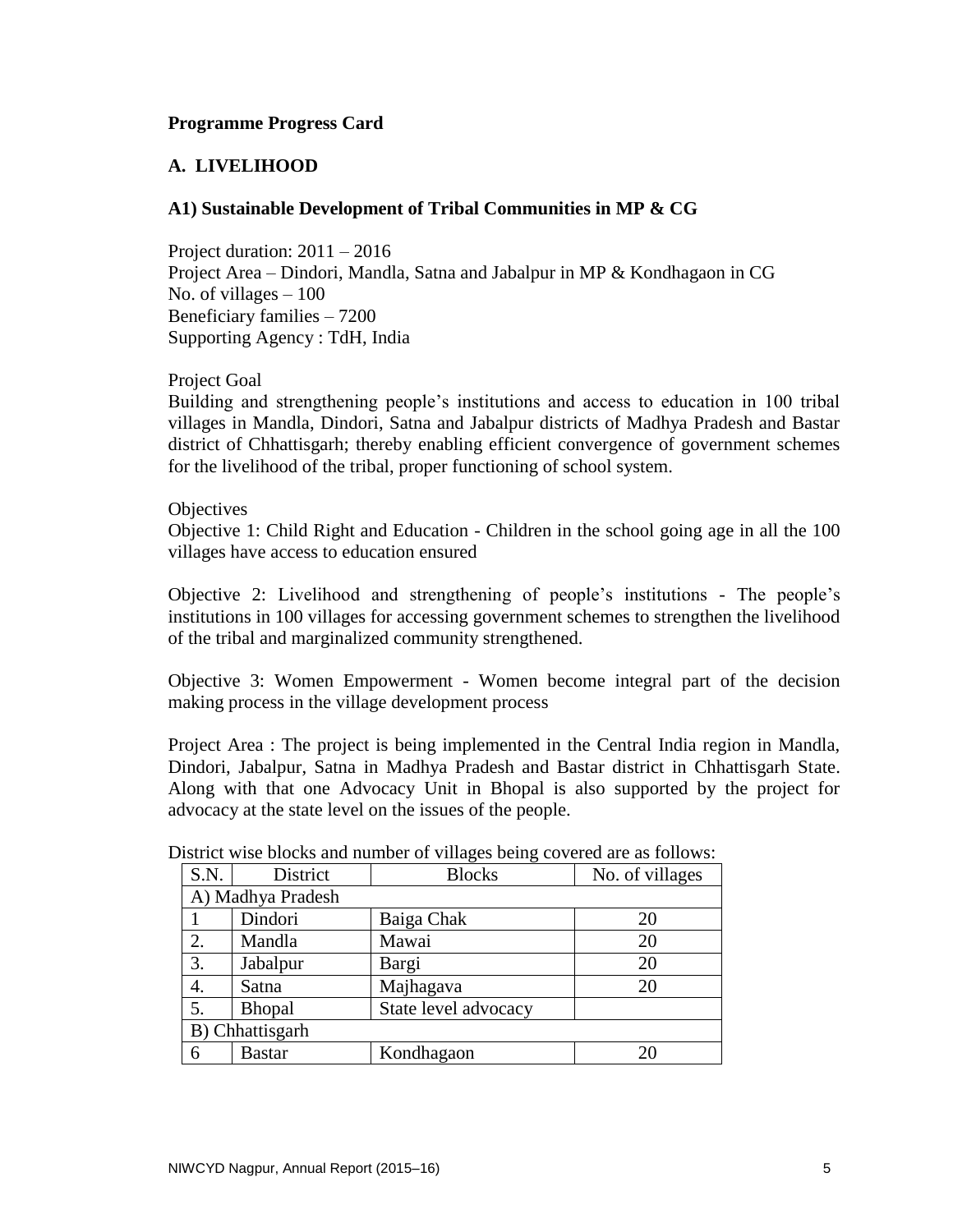The selected pockets are tribal dominated and most of the villages except ones in Jabalpur come under Fifth Schedule area [a specially designated tribal dominated area]. Of the total coverage of the villages, 50% villages are forest villages.

Major Achievements :

# *Educational Intervention Related to RTE Act :*

- Intervention in 138 schools (100 Primary and 38 Middle schools) of 100 Villages
- Total 7709 students are enrolled in 138 schools of the project area (4921 students are in primary and 2788 students are in middle schools).
- Total 3856 girl child in the age group of 0-14 are in the 100 villages of project area. 2420 girls are studying in primary and 1436 in middle schools.
- In last school year 61 children were out of school. Out of 61 children, 55 children are enrolled in schools in the reporting period. Till 6 children are out of school in 100 villages of the project area. Over all dropout rate of children has decreased. This is the result of community mobilisation and children friendly activities and mobilisation of Bal Clubs.
- The environment of the schools was changed due to implementation of RTE.
- 197 Male and 74 Female teachers (total 271) are placed in 138 schools.
- 352 class rooms are in 138 schools. 7709 children are getting MDM as per the menu chart. Separate kitchen sheds are used for cooking MDM.
- During the project period 130 schools had play grounds.
- Drinking water is available during school hours. Water received for drinking purpose are obtained from 114 Hand Pumps (within the school campus) and from 21 wells (in the villages). Each school has water containers for storing water.
- During the project period 24 school wall compounds were constructed.
- Total 238 toilets facilities available in 138 schools. Out of this 110 toilets are specially for girls .
- 3983 children in the age group of 0-5 are enrolled in Anganwadis and 966 children in the age of 0-1 years, total 4949 children are getting benefits of supplementary nutrition. 966 children are immunised. This service has been provided by the ICDS through 118 Anganwadi centres and facilitated by the Gramdoot of the organisation.
- Total 118 Anganwadi centres are function properly in 100 villages due to regular facilitation of project.
- Community people are aware about child trafficking in all 100 villages of the project area.
- During the period total 30SDPs are prepared. SMC are formed in 138 schools.
- In these SDPs compound wall, separate toilet construction, sport materials, cabinet room, appointment of teaching staff as per the ratio (RTE)
- In these SDPs compound wall, separate toilet construction, sport materials, cabinet room, appointment of teaching staff as per the ratio (RTE) norms, drinking water facilities are included.

*Strengthening of CBOs :*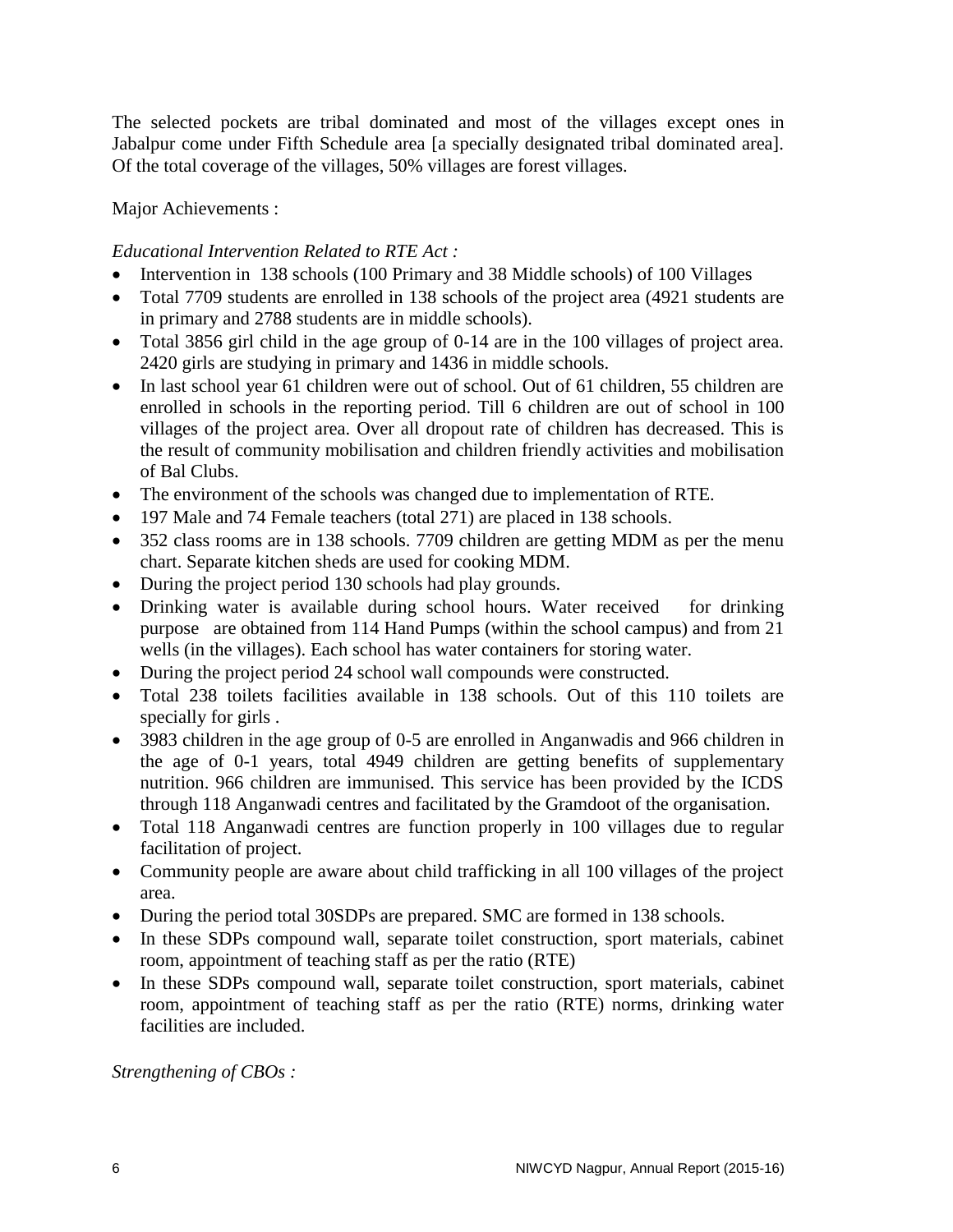- 270 awareness meetings held with 3959 participants (men and women both) and as a result of the meeting, participants are taking care of children from their villages and there are not be incidences of trafficking and abused reported.
- 2124 members of 136 Bal clubs are sharing and discussing child related issues in their meetings and taking due care of each child members of the clubs. The Gramdoots, CPCs and staff trained child trafficking issues and they are taking care of this issue in the project area and follow up.
- 100 youth groups are formed consisting 1518 members from 100 villages and 286 meetings are conducted by project staff on village environment, forest protection and issues of village development and role of youth.
- In current reporting period 2848 youth are participated in 286 meetings.
- After intensive training of youth members they are mobilised and are taking interest in the development work of their respective villages. They are aware to take care of forest protection and handling issues of concerning their forest and ecology.

# *Livelihood (MNREGA & FRA) :*

- Total 7652 families are in 100 villages of the project area. Out of these 7074 families are job card holders. During the reporting period 1207 families got work under NREGA. Out of 1207 families' 70 families got 60 days and 55 families got 80 days' work.
- During the reporting period Rs. 20,45,566 received against work done.
- 384 families are migrated for work for 8 months along with 19 children.
- 197 CFRs are claim filed, out of this 48 CFRs honored, 1 rejected and 13 revised CFRs claims are refilled are under processes with the concern department.
- The efforts by community to refill the rejected and revised CFR claims are continuous process, whereas the land for cattle grazing, community water resources, river beds, burial grounds and common property resources comprises the land mass in which the forest dwellers have their existence by generation.
- During the reporting period total 2801 individual claims were filed. Out of this 2163 individual rights are obtain by the families, 339 claims are rejected; out of 339 total 117 claims have been refilled.

# *Related to Health Education Issues:-*

- By the facilitation of Gramdoots and Project team created awareness on various aspects of nutrition and immunisation for children. Regular immunisation programme of children and pregnant women are held in the villages. During the period, 966 children are immunised in the age group of 0-1 years, 608 pregnant and 693 lactating women are got benefit of government schemes.
- Creating awareness through health education focusing on women health –hygiene and women rights. ANM and ASHA workers and trained women from the villages along with 118 Anganwadi centres are working on the issues and promoting institutional deliveries.
- Jaccha Baccha cards are available with all the eligible families. Awareness and facilitation process conducted with SHG members on rural sanitation.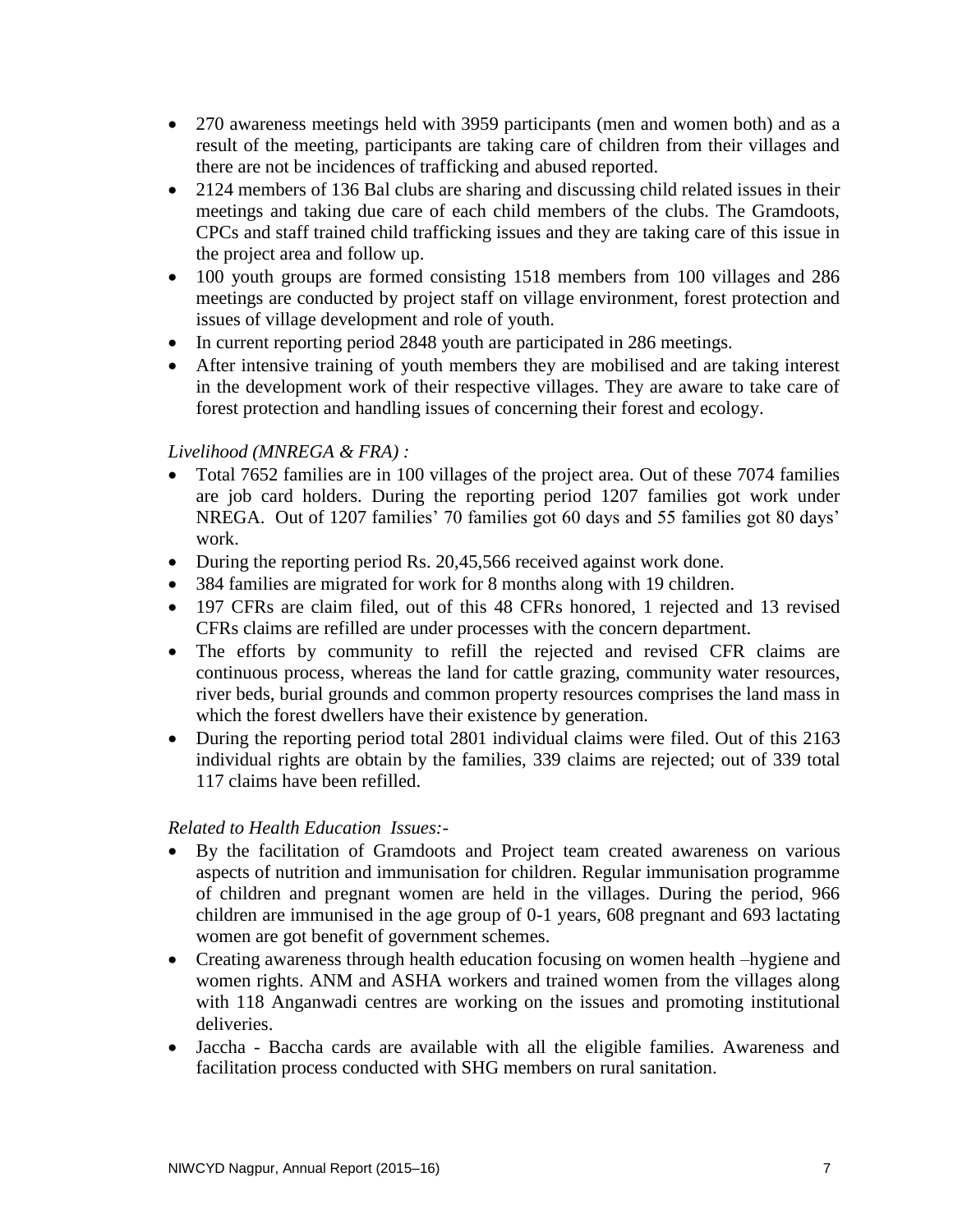- Creating awareness regarding the domestic violence, sexual abuse and discussion on good bad touch. Responsibility of health education and protection of children has been taken by the trained women.
- During the meetings of SHGs women members discussed personal hygiene, rural sanitation, Mother & Child immunisation and child protection.
- Total 210 SHGs with 2634 women members are functioning in 100 villages of project area.
- Regular monthly meeting of women SHGs are organized and discuss on issues related to women rights. Women are taking part in decision making.

#### *Other Co-curricular Activities :*

- Other co-curricular activities such as arts, children leadership development activities and sports are introduced through Bal Clubs with the help of village volunteers (Gramdoots) and youths.
- During the first session of school total 860 slow learners children were identified out of this 490 slow learner have improved in maths and language. Facilitation process is initiated by the youth clubs, Gramdoots and teachers for the quality improvement in learning.
- Total 136 Children groups are formed in 100 villages .Now the activities are being conducted with 136 children groups with the strength of 2124 members. Selected representatives from 136 children club have been added into cluster level children federation.
- In addition to this other CBOs having participation of 5106 youth and SMC members and Gramdoots had conducted meeting to discuss on the issues of POSCO, child protection Act.
- Children club members are now aware about the provisions in child protection act and have understood the importance of the act.
- 5 Children Federation are formed in 5 clusters of the project area and are now monitoring and taking care of other children. They ensured that no children will be subjected for any kind of abuse or trafficking. The staff conducted orientation for Gramdoots at cluster level on ICPS & POCSO for facilitation the knowledge at community and school level.
- During the reporting period 270 meetings are held in community on ICPS and POCSO.
- In the project area, village level CPCs are formed in 76 villages covering 692 CPC members.253 women members of CPCs have actively participated in 176 meetings organised in the communities.
- Total 76 CPCs are monitoring the issues of child protection and ensuring that no child from their respective villages should be abused.
- 100 youth clubs are formed in 100 villages. During the reporting period, 286 meetings are conducted.2848 youth members participated in the meetings.
- Meetings were focused on village environment, forest protection and issues of village development and role of youth. Youths taking interest in the development work of their respective villages. They are aware to take care of forest protection and handling issues of ecological balance.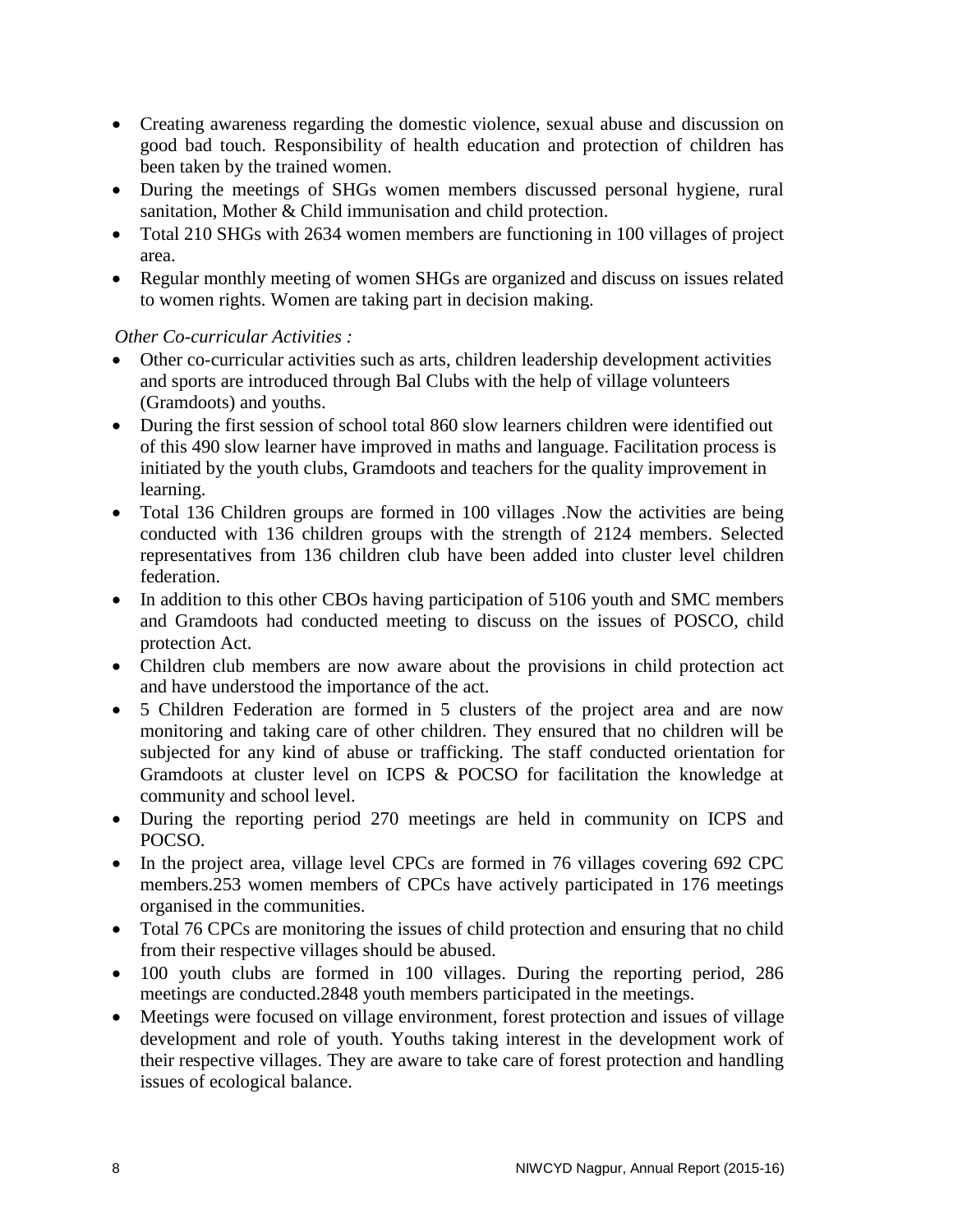- Total 210 SHGs are functioning with the strength of 2634 women members in 100 villages of project area.
- 99 SHGs are managing MDM in schools and Anganwadis. Almost all the women have gone through various orientations on health and nutrition at village level. These women are taking services by Anganwadi teachers, ANM and ASHA workers and monitoring the activities and services of the government.

#### <span id="page-8-0"></span>**A2) National Rural Employment Guarantee Campaign with Baiga and Gond Community in Dindori and Mandla districts**

Project duration – April 2012 onwards No. of villages  $-150$ No. of Village Volunteers (Gramdoot) – 150 Population Covered – 22,000 Supporting Agency – SwissAid India

#### Objectives:

To strengthen the livelihood resources of 120 tribal villages by linking with different government schemes for livelihood promotion through the development of 120 village level male and female leaders

Achievements :

- Resource maps developed for 28 villages.
- Land resources of 124 families developed.
- 14 dugwells developed.
- 3 stop dams created for irrigation.
- Management committees have been formed in 22 villages
- All 28 villages have applied for the community rights..
- 40 thousand acres of forest protected from fire.
- Management of 40 thousand acres forest of Baiga Chak area started.
- Forest is protected from fire.
- Social audit process conducted in 3 project villages.
- Payment process of NREGS streamlined in the project area.
- In 22 villages the Bio-diversity registers have been prepared.
- These registers are updated regularly by the members of forestry Study Groups.
- The haullted work of NREGS restarted in the project area.
- Pending wages of work done by the people has been streamlined for 9 wells and 14 road construction work.
- Traditional leaders and PRI representatives of 52 villages of Baiga Chak area decided to form a claim for the Habitat Right of Baiga Chak area.
- District Administration has given its consent for the Habitat Right of the Baiga Chak area.
- Awareness has increased among the people on forest conservation and forest protection.
- Plantation of 14700 saplings in the forest.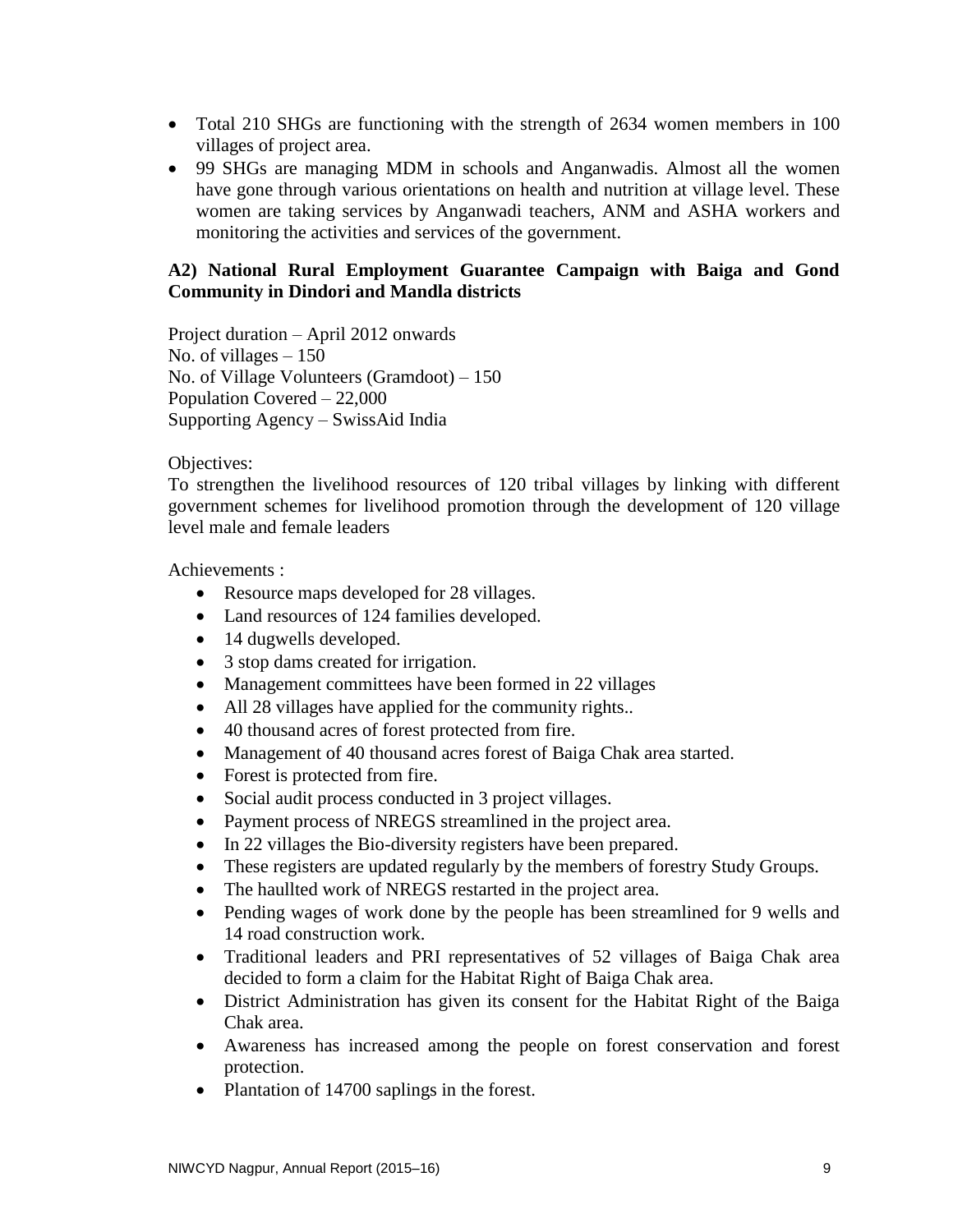- 14 villages of Baiga Chak area have started forest protection of their forests.
- People are getting the wages in time after the completion of the work as the records are prepared and submitted in time by the Mates
- Project staff is giving support for the training at Panchayat level.
- Support for the proper execution of the work and implantation of the plan is provided by the field staff.
- Work plans focusing NREGS work has been developed in 28 villages and the plans are approved by Gramsabbhas.
- 988 farmers from the project area have been trained in improved agriculture techniques and they are applying those techniques in the practice.
- People learnt the techniques of SRI but due to less rainfall, the yield was low
- 22 farmers from the project area have developed ecological demonstration plots in their field of different crops as well as mixed cropping pattern.
- The other farmers from the surrounding area have started replication of processes.
- 48 women farmers have done the planning of their farms using improved agriculture techniques. These women have taken multiple crops such as food grains, pulses and vegetables along with composting. Women have earned additional income from vegetable cultivation.
- Survey report compiled.
- Village level social action groups are raising the issues related to NREGS and FRA in the Gramsabha meetings.
- 201 new individual rights awarded.
- Gramdoots are giving more focus on the work in villages and pointing out the loopholes to the concerned authorities. They are also raising the issues of the payment of wages.
- Implementation of various government programmes in the project villages.
- The team is preparing the action plan on monthly basis and are working in the field area accordingly. The major issues in the field area are documented regularly. The strategies are planned and implemented for achieving the objectives of the project.

#### <span id="page-9-0"></span>**A3) Agriculture Technology Management Program – ATMA, MP**

Date of Starting : July 2009 onwards Supporting Agency : Dep. of Agriculture M.P. Govt Location of Project : 15 Block / 4 Districts / State Madhya Pradesh Coverage : 500 Villages Population Coverage : Under This Program 18750 Families benefitting

Objectives of the projects:-

- To Identify specified needs of farming community for farming systems based agriculture development
- To setup Priorities for sustainable Agriculture Development With Farming Systems Approach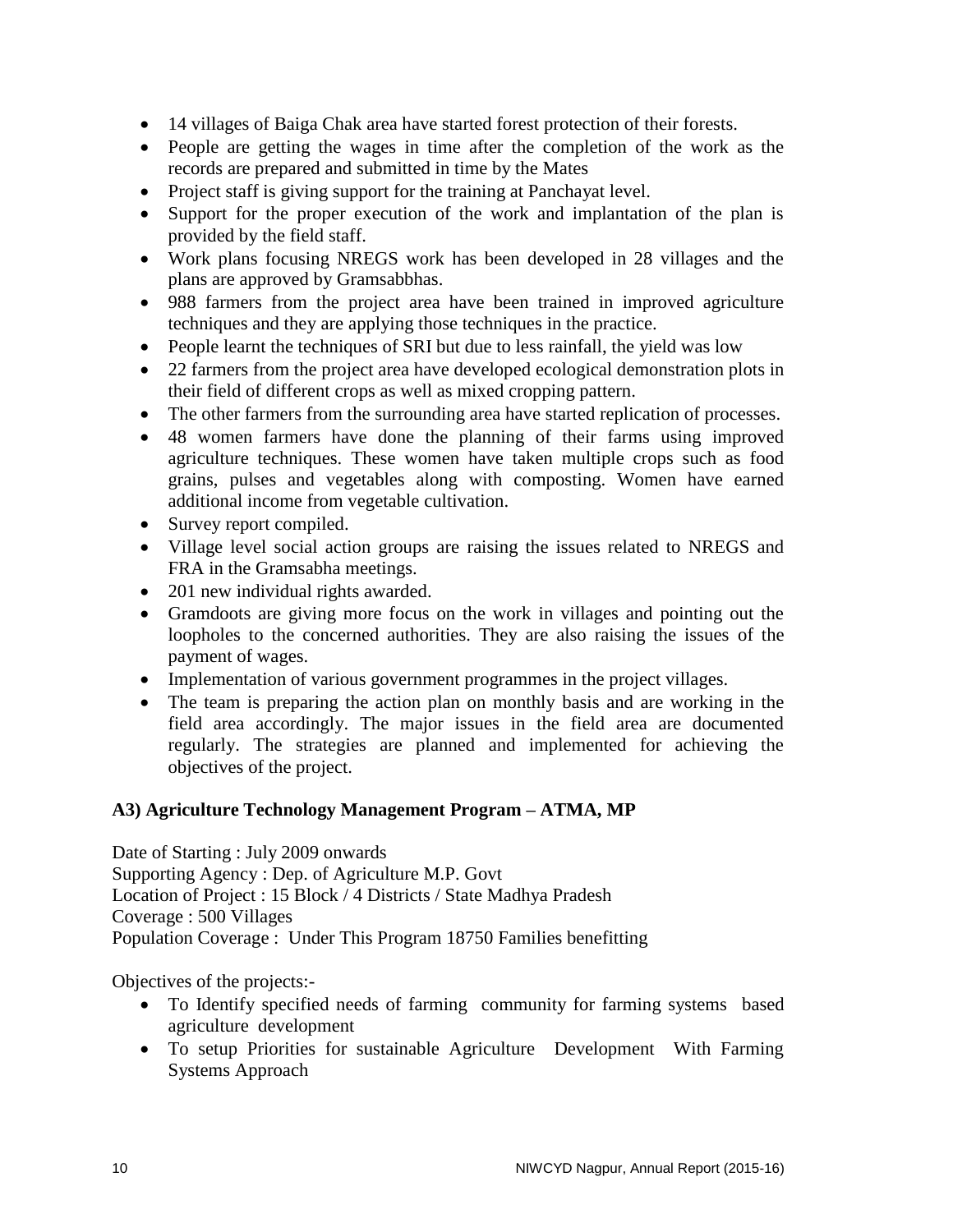- To. Draw Plans For Production based systems activities to be undertaken by farmer / Ultimate Users
- To facilities the empowerment of framer /producers though assistance for Mobilization, Organization in to association .cooperatives etc. for their increased participation in planning, marketing technology dissemination and agro processing etc.

| Activity                             | Achievements | Keys achievements                        |                                                                                   |  |
|--------------------------------------|--------------|------------------------------------------|-----------------------------------------------------------------------------------|--|
| Farm School                          | 1250 famers  | 1250 farmers have benefited<br>$\bullet$ |                                                                                   |  |
|                                      |              | $\bullet$                                | Villagers are using this platform for learning<br>and sharing.                    |  |
|                                      |              | $\bullet$                                | These schools are supporting the villagers in<br>availing the government schemes. |  |
| Demonstration<br>Agriculture         | 45 famers    | $\bullet$                                | Helping the farmers in learning new crop<br>management techniques.                |  |
|                                      |              |                                          | Awareness on low cost techniques.                                                 |  |
| <b>Farmer Group</b><br>formation and | 1500 Farmers |                                          | The activity has helped farmers learn bank                                        |  |
| Capacity Building                    |              |                                          | linkages.                                                                         |  |
|                                      |              |                                          | Awareness on new agriculture schemes of<br>government.                            |  |
|                                      |              |                                          | The farmers have shared their knowhow with<br>other fellow farmers.               |  |
| <b>Farmer Exposure</b>               | 45 Farmer    | $\bullet$                                | Visited Faizabad University & observed new                                        |  |
|                                      |              |                                          | Package of Practice and technique of Livestock                                    |  |
|                                      |              |                                          | Development                                                                       |  |

To develop capacities of the community Activities carried out during the year

Key Achievements :

- 15 Farm schools established benefitting 1250 farmers;
- 45 demonstration plots developed. Each demonstration plot providing inputs for practices to 20 to 30 farmers;
- 75 Farmers' Interest Groups formed at the block level (1500 farmers).

#### <span id="page-10-0"></span>**A4) Bargi Displaced People's Development Program, MP**

Location of Project: Bargi, Jabalpur district, MP Population Coverage: 15 villages Supporting Agency: Swissaid India

- Tribal communities gain individual land and community forest entitlements
- Tribal families increase their agricultural productivity
- Gram sabhas are regularly convened and begin to take actions for effective implementation of government laws and schemes.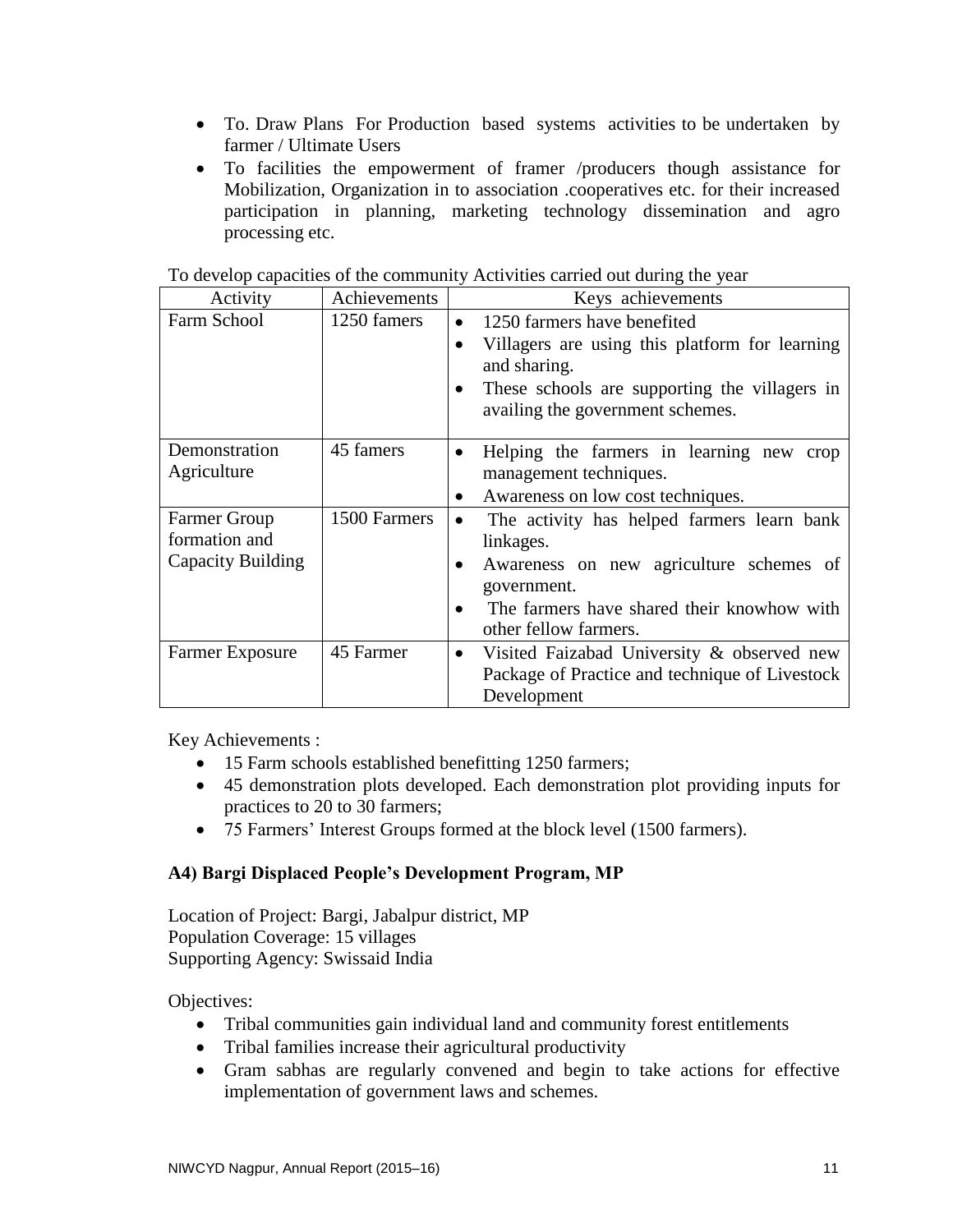Achievements :

- 125 families have put up their resolutions in the Gramsabhas for the land bunding work on 195 acres under NREGA which have been forwarded to Janpand Panchayats.
- 371 individual claims form 15 villages the Community Claims have been filed by village communities with Forest Rights Committees. 50 % families received land entitlement.
- Federation of Gramdoots raising issues of land entitlements and livelihood of displaced families.
- Women participation has increased in meetings of Gramsabha.
- 72 women and 128 men have done SRI on their individual plots.
- 25 famers have done line sowing in Maize and have done vegetable cultivation in Maize.
- Village level MNREGA Forum formed in all project villages and they are demanding work.

# <span id="page-11-0"></span>**A5) Strengthening of Farmers Producer Organizations (FPO) for promotion of Pulses**

- NIWCYD is strengthening five FPOs for enhancement of pulses production and collective marketing
- Three FPOs in Yavatmal district, One in Akola district and Two in Wardha district
- Regular technical and administrative support is provided for collective marketing and convergence of government schemes

# <span id="page-11-1"></span>**A6) Vegetable Initiative Programme in Vidarbha, Maharashtra (SFAC)**

Year of Starting : Jan. 2013 Supporting Agency : SFAC, New Delhi Location of Project: Clusters in Nagpur, Chandrapur, Bhandara, Gondia and Gadchiroli districts, Maharashtra.

Objectives :

- Strengthening of farmers interest groups for vegetable production
- Promotion of Farmer Producer Organization (FPO) and Collective Marketing

Achievements :

- Members trained for enhancement of yield of vegetables with cooperation of agriculture department.
- Farmer producer Company Nagpur started vegetable marketing through two vending carts within the city.
- Five Kissan Mandis started in Nagpur with collaboration of state government.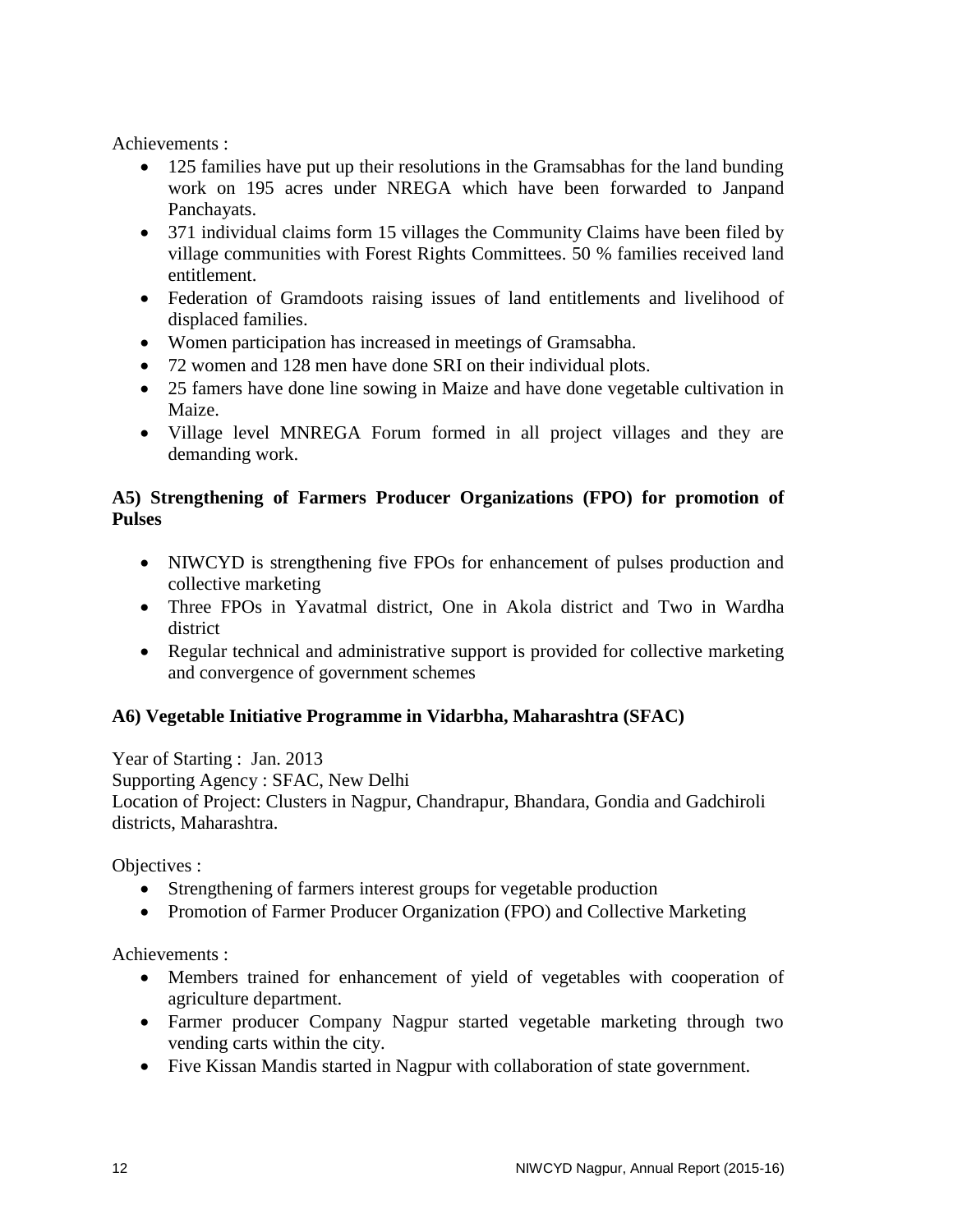- In Gondia district FPOs started organic vegetable and rice cultivation and marketing
- FPOs in Bhandara district are working in coordination with Nagpur team.

# <span id="page-12-0"></span>**A7) Farmer Producer Organization Development Program, MP**

Date of Starting : August 2013 Supporting Agency : SFAC Location of Project : Block Mandla District Mandla, Block Niwas District Mandla, Block Samnapur & Mehandwani District Dindori, Block Balaghat, Block Ujjain, Badnagar, Sujalpur, Shahjapur, District Ujjain, Block Mandsaur, Neemuch, manasa. Coverage: No. of Villages - 240 Target Population Coverage: No. of families - 12000

Objectives :

- The objective of the proposed program is to increase the agriculture productivity of the various crops in the region.
- The direct impact of improved agriculture productivity would be the increased food security for the households who currently report household food availability between 3-9 months in the year.
- To facilities the empowerment of farmer /producers though assistance for Mobilization, Organization in to association .cooperatives etc. for their increased participation in planning, marketing technology dissemination and agro processing etc.

|                | rearmed carried out during the year. |                |                                             |  |  |
|----------------|--------------------------------------|----------------|---------------------------------------------|--|--|
| No.            | Activity                             | No. of members | Output                                      |  |  |
| 1              | Formation of the                     | 12000 farmers  | Till date 600 Farmers interest group have   |  |  |
|                | <b>Farmers Interest</b>              |                | been formed & 12000 farmers have been       |  |  |
|                | Group (FIG)                          |                | mobilized.                                  |  |  |
| 2              | Interest<br>Farmers                  | $6000$ group   | Training was organized for the farmers for  |  |  |
|                | <b>Group Training</b>                | members        | the treatment of the seed, Formation of the |  |  |
|                |                                      |                | FPO, its objectives & importance.           |  |  |
|                |                                      |                |                                             |  |  |
| 3              | <b>Share Collection</b>              | 8000 group     | Till Date collection of share in all the    |  |  |
|                |                                      | members        | blocks is above 14.50 Lakhs.                |  |  |
| $\overline{4}$ | Registration                         | $9000$ group   | Till date nine FPOs are registered          |  |  |
|                | Process                              | members        |                                             |  |  |

Activities carried out during the year:

Impact of Interventions :

- Farmer started seed treatment in proper manner.
- Most of the farmer started line sowing in method.
- Farmers have understood the importance of the FPO its main objective & importance.
- Farmers have understood the importance of collection of the share money, by opening the bank account.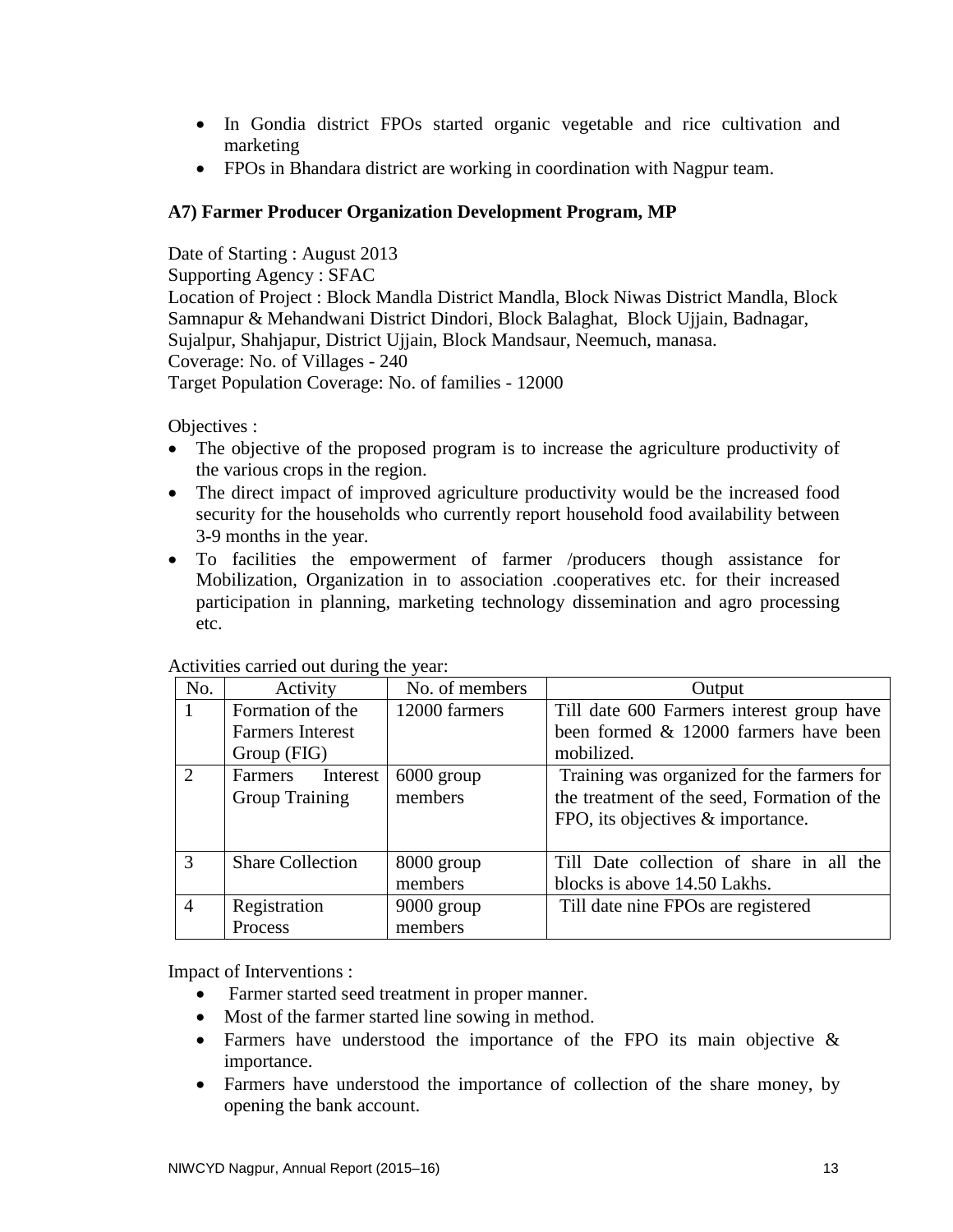# <span id="page-13-0"></span>**A8) Agriculture Income Enhancement Program for Mahakusal region Madhya Pradesh**

Date of Starting: May-2013 Supporting Agency: SDTT Mumbai Location of Project : Block Amarpur, Bajag, Karanjiya Medhwnai, District Dindori & Niwas Block District Mandla, State Madhya Pradesh Coverage: No. of Villages - 89 Population Coverage: No. of families - 10000

Objectives :

- The objective of the proposed program is to increase the agriculture productivity of the various crops in the region.
- The direct impact of improved agriculture productivity would be the increased food security for the households who currently report household food availability between 3-9 months in the year.

Impact of Interventions :

- 2000 Farmer started seed treatment in proper manner.
- 30 farm school stablished as a model FFS have been good in terms of delivering the knowledge of the techniques.
- Most of the farmer started line sowing in maze.
- Most of the farmer engaged in vegetable cultivation for home consumption as well as marketing
- Most of the Lead farmers could satisfactorily explain the various steps in SRI, but many could not explain clearly the rationale behind the specific steps.
- For example, all farmers mentioned that proper spacing of paddy during transplanting is essential to enable weeding by use of Weeders later on.

# <span id="page-13-1"></span>**A9) CAIM Sub-Project Balapur, Dist Akola, Maharashtra**

- Land development completed in project villages
- Farmers trained on pest management techniques
- Various govt. agriculture schemes provided to marginal farmers

# <span id="page-13-2"></span>**A10) Micro Plan of Villages, Chandrapur, Maharashtra**

Date of starting : April 2015 Supporting Agency : Dhariwal Infrastructure Pvt. Ltd. Location of project : Dhariwal Power Plant affected villages Coverage : Nine villages

- Prepared comprehensive micro plan with participation of villages for agri and non-agri development.
- Infrastructure plan prepared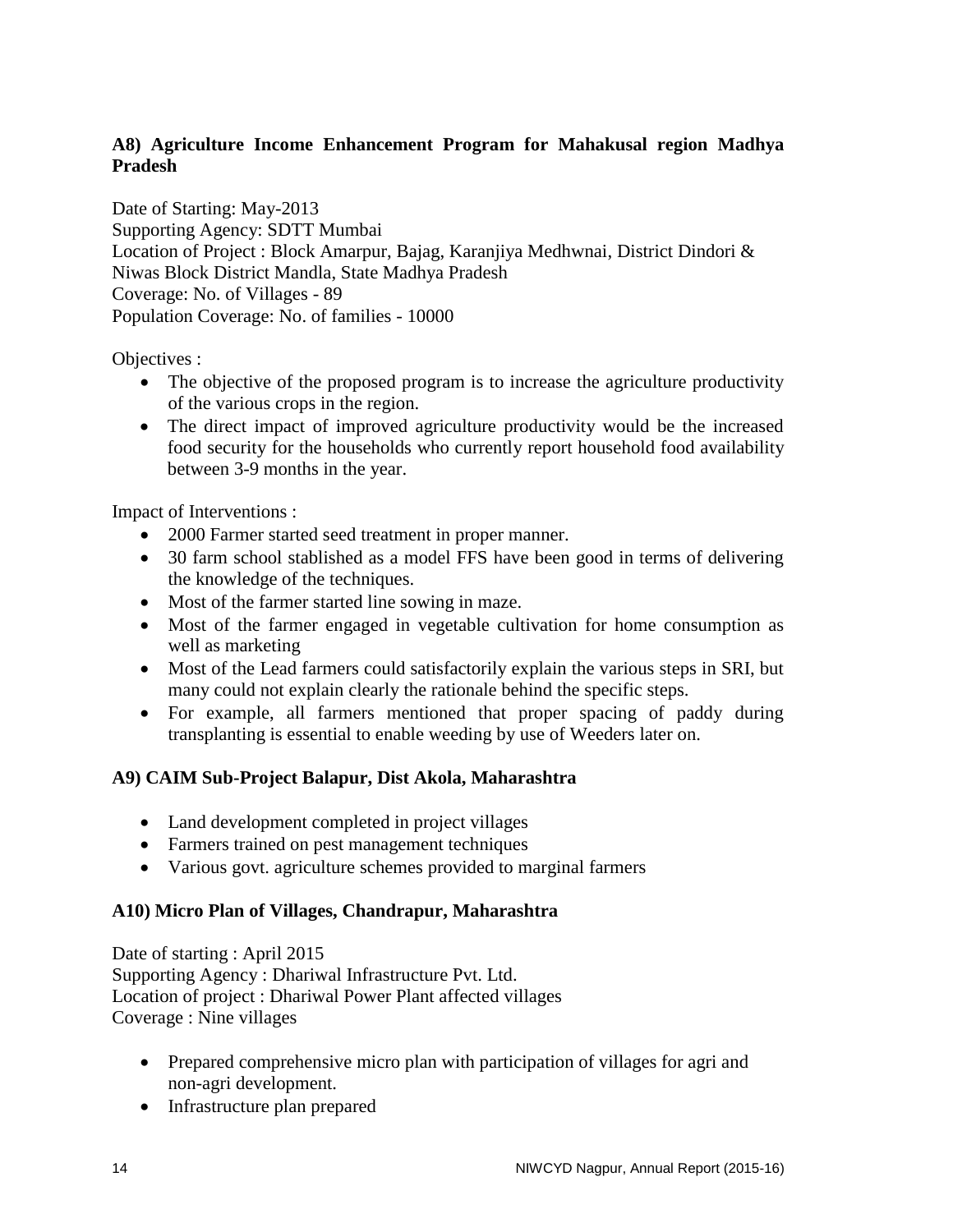#### <span id="page-14-0"></span>**A11) Prospective Plan Development under BRGF, Gondia, Maharashtra**

Date of starting : 2014 Supporting Agency : Zilla Parishad Gondia Location of project : Gondia district Coverage : All panchayats of the district

- Prospective development plan of the entire district covering all panchayats was developed with collaboration of panchayat and government officials of zilla parishad.
- Final plan is submitted to Zilla Parishad for implementation of BRGF scheme.

#### <span id="page-14-1"></span>**A12) Promotion of Sustainable Tribal Livelihood in Central India (Baiga Chek area of Madhya Pradesh), Phase I**

Date of Starting: 1st Jan 2016 Supporting Agency: Swiss Aid India Location of Project: Dindori Coverage: 21 Population Coverage: 5000

| Name of the Activity                                  | Key objectives                                                                                                                                                                                                                                                                                                                                                   | Outcome                                                                                                                                                                                                                                                                                                                                                                                                                                                                                                                                                                                                                                        |
|-------------------------------------------------------|------------------------------------------------------------------------------------------------------------------------------------------------------------------------------------------------------------------------------------------------------------------------------------------------------------------------------------------------------------------|------------------------------------------------------------------------------------------------------------------------------------------------------------------------------------------------------------------------------------------------------------------------------------------------------------------------------------------------------------------------------------------------------------------------------------------------------------------------------------------------------------------------------------------------------------------------------------------------------------------------------------------------|
| <b>Training of Forest</b><br>Management<br>Committees | • To make rule for forest<br>management and<br>protection.<br>• To create understanding<br>about the process of<br>forest management,<br>plan development.<br>• Awareness on CFR<br>procedure.<br>• Capacity buildup on<br>ensuring access and<br>control of community<br>on natural productive<br>resources.<br>• To ensure natural<br>resources for livelihood | • Forest department and community<br>meeting in 16 villages and they agreed<br>upon forest protection provision.<br>• With the support of community 9500<br>hectare forest out of 14750 hectare<br>protected from fire.<br>• Small scale forest production could be<br>done in the area of 540 hectare with the<br>support of forest department<br>• 1125 families participated in small scale<br>forest production and each family has<br>generated average 2000rs from it<br>Mahua, mango, Diospyros melanoxylon<br>Cuddapah almond have produced in<br>small scale forest production.<br>• 174 families received individual forest<br>right |

Key Activity and Outcome -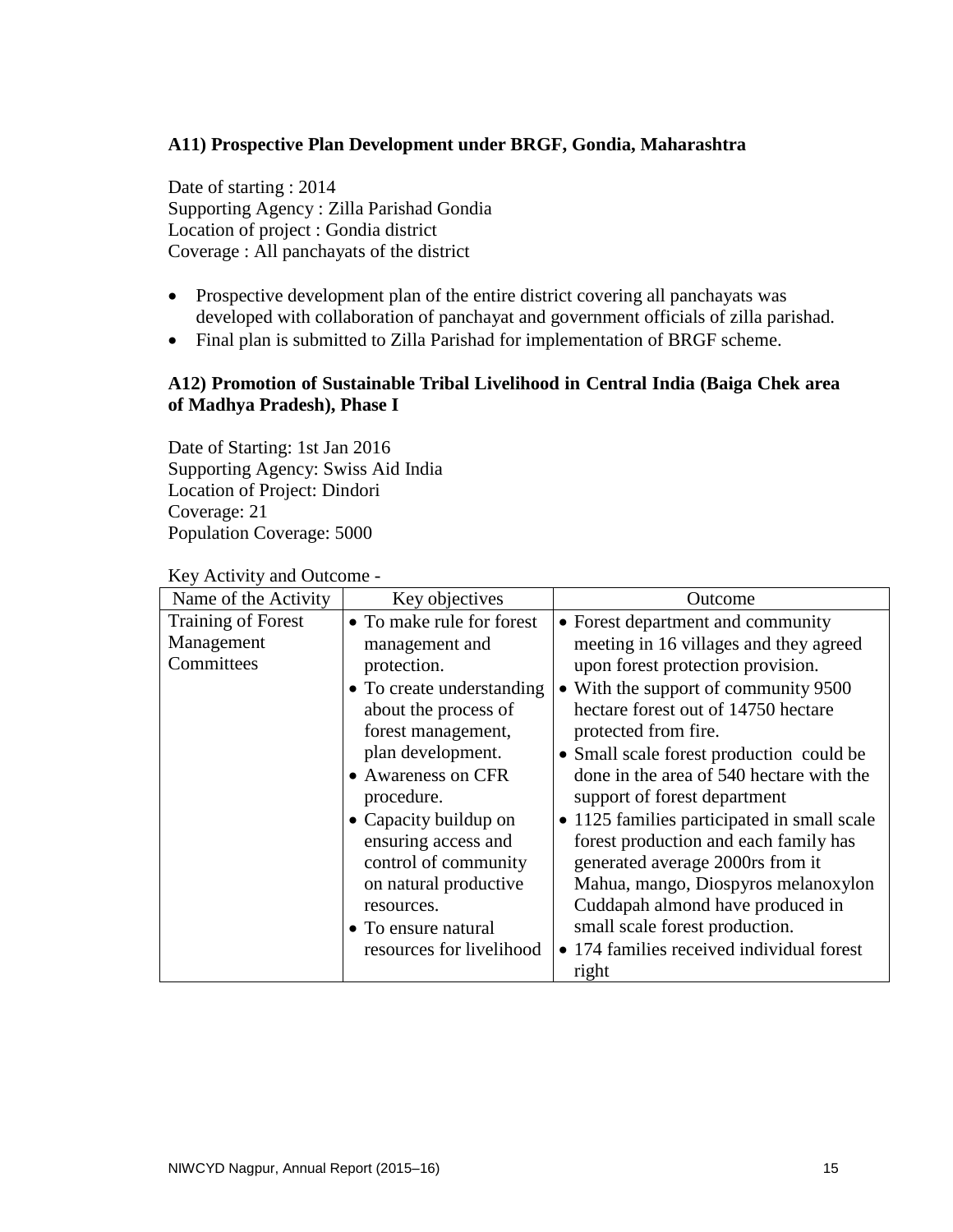| Name of the Activity                                                                                                                                                            | Key objectives                                                                                                                                                                                                                                                                                                   | Outcome                                                                                                                                                                                                                                                                                                                                                                                                                                                                                                                                                                                                                                                                                                                                   |
|---------------------------------------------------------------------------------------------------------------------------------------------------------------------------------|------------------------------------------------------------------------------------------------------------------------------------------------------------------------------------------------------------------------------------------------------------------------------------------------------------------|-------------------------------------------------------------------------------------------------------------------------------------------------------------------------------------------------------------------------------------------------------------------------------------------------------------------------------------------------------------------------------------------------------------------------------------------------------------------------------------------------------------------------------------------------------------------------------------------------------------------------------------------------------------------------------------------------------------------------------------------|
| • Meeting with<br>traditional leader<br>(Nukdam Diwan,<br>Samrath) of baigas,<br>PRI representative<br>and Forest Study<br>groups on the<br>Habitat Right of<br>Baiga Chak area | • Awareness on<br>implementation of<br>habitat rights in 52<br>forest villages of baiga<br>chak area district<br>Dindori                                                                                                                                                                                         | • Awareness on implementation of<br>habitat rights in 52 forest villages of<br>baiga chak area district Dindori                                                                                                                                                                                                                                                                                                                                                                                                                                                                                                                                                                                                                           |
| $\bullet$ Scaling up of<br>proven technologies<br>on agronomic<br>systems and<br>cropping systems<br>along with<br>ecological<br>management<br>practices                        | • To administrate soil,<br>water and seed, plant<br>protection and<br>management of<br>compost<br>• Seed conservation and<br>propagation<br>• Administration<br>according to farmer<br>• Manage design or crop<br>determination on basis<br>of nutrient, protein,<br>carbohydrate and<br>vitamins.               | • 44 farmers trained in ecological farming<br>- Maintenance of local seeds<br>· Seeds like Paddy, gram, kodo, ramtila,<br>kutki, Madhiya, maize and oilseed have<br>collected.<br>• Seeds of tuber, green, herb or<br>medication and organic insecticides<br>have arranged<br>• 235 families have prepared and use<br>nutritious garden.<br>• Organization of Livestock feeds and<br>vaccination.                                                                                                                                                                                                                                                                                                                                         |
| • Developing 10<br>Experimental<br>Learning Plots to<br>demonstrate<br>intercropping of<br>millets, legume and<br>oil seeds                                                     | • To Prepare demo plot<br>for understanding<br>ecological farming<br>technique and<br>implement it.<br>• Promote ecological<br>farming practices.<br>• Improvement in<br>farming, visit and<br>support to farmers in<br>each step of farming.<br>• Discussion on<br>drawbacks and capacity<br>building of farmer | • 10 families have prepared 1 to 1.5 acre<br>area which cover 12.5 acre of project<br>area. Some vegetables and pulses were<br>sown for the demonstration. Maize,<br>Gram, Ladies Fingers and local varieties<br>of leafy vegetables were cultivated as<br>the mixed crop. On the farms along with<br>kodo-kutki, Gram and vegetables were<br>cultivated.<br>• 32 families prepared 1.5 acre learning<br>plots in their farm<br>• 16 acre area increased in which we have<br>provided technical support<br>• 42 families have prepared vermipit and<br>using it<br>• Lady finger and cluster bean have<br>produced income from 2500 to 3000/-<br>per acre<br>• Average Production of maize is 6<br>quintals per acre in experimental plot |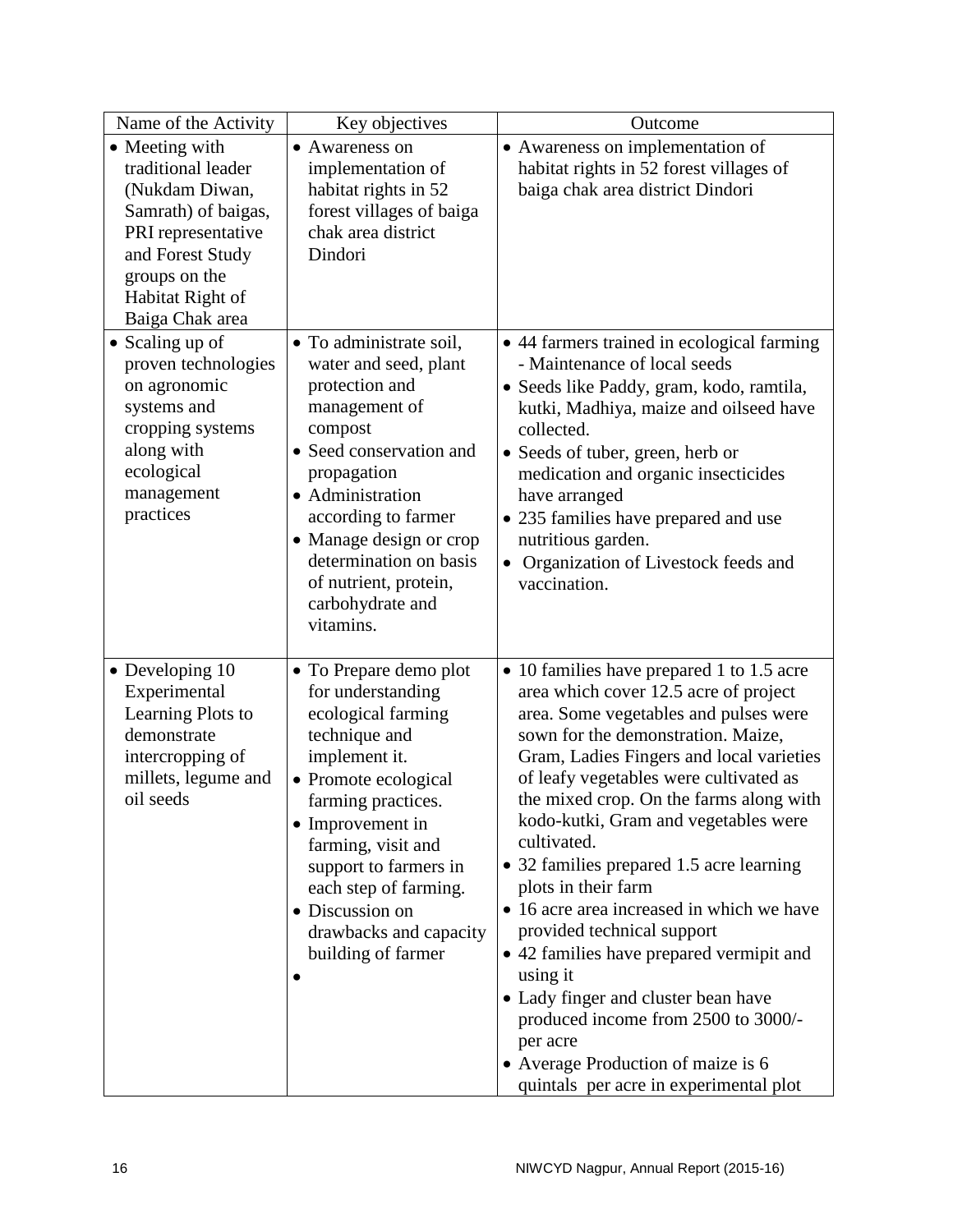| Name of the Activity                                                                          | Key objectives                                                                                                                                                                                                        | Outcome                                                                                                                                                                           |
|-----------------------------------------------------------------------------------------------|-----------------------------------------------------------------------------------------------------------------------------------------------------------------------------------------------------------------------|-----------------------------------------------------------------------------------------------------------------------------------------------------------------------------------|
| • Create strategic<br>reserve of root or<br>tubers e.g. Sweet<br>potato, Elephant<br>food yam | • Garden has prepared to<br>produce selected tuber<br>so that it could be<br>utilized as food and<br>vegetable i.e dog tuber,<br>sooran tuber, bechaadi<br>tuber, kochaai tuber,<br>laxman tuber and<br>dogachi tuber | • 365 families are producing tubers of 3 to<br>7 types<br>• 700 families is going to benefitted in<br>coming year<br>• 116 families have reserved tuber for 15<br>days to 1 month |

#### <span id="page-16-0"></span>**A13) Skill Development Program**

Date of Starting: Sept 2015 Supporting Agency: Crompton Greaves Ltd. Location of Project: Obedullaganj (Raisen)

Objectives:

The short term as well as long term objectives of the project is as under;

- 1. To assess the need of employment in industries in Mandideep area
- 2. To enhance the capacities of youth for increase in their employability through trainings.
- 3. To establish linkages for employment of trained youth in local as well out state industries.

#### Activities carried out during the year:

| #              | Name & brief description   | Date & Location               | <b>Beneficiaries</b> |
|----------------|----------------------------|-------------------------------|----------------------|
|                | of the activity            |                               | covered              |
|                | Sewing Training $-2$       | Obedullganj (7 Nov $-31$ Dec  | 52 Girls             |
|                | <b>Batches</b>             | $& 7$ Jan-7 Apr)              |                      |
| $\cdot$ 2      | Beauty & Wellness training | Obedullaganj (11 jan -11 Apr) | 30 Girls             |
| $\overline{3}$ | Tally & Accounts training  | Obedullganj (2 Jan $-$ 2 Apr) | 20 Students          |

Major Outcomes:

- 1. 102 youths trained on different skills
- 2. More than 250 youths mobilized through the career counseling camps.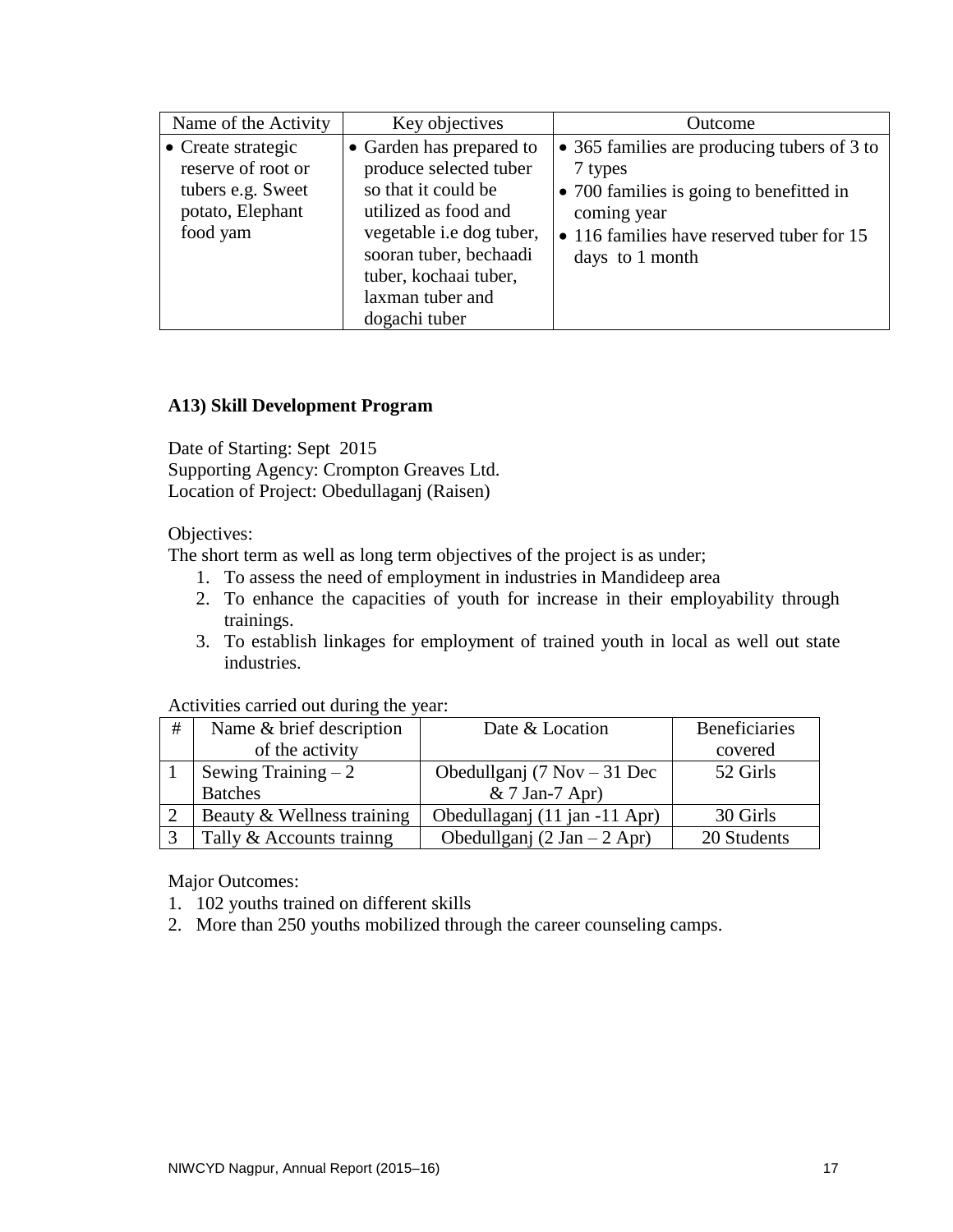# <span id="page-17-0"></span>**B. CHILD RIGHTS AND EDUCATION**

#### <span id="page-17-1"></span>**B1) Rajiv Gandhi National Creche Programme – MP, CG and Maharashtra**

Total 271 Creches are being run by the organization in three states – 90 in Chhattisgarh, 60 in Madhya Pradesh and 121 in Maharashtra. 6775 children from tribal, dalit and BPL families are benefited from this scheme. The programme is supported by Central Social Welfare Board, New Delhi.

#### <span id="page-17-2"></span>**B2) Girls Education Program, MP**

Date of Starting: July 2011 Supporting Agency: Room to Read India Trust, Delhi Location of Project: Ghoradongri, District Betul (MP) Population Coverage: 298 Girls of 8<sup>th</sup>, 9<sup>th</sup> & 10<sup>th</sup> Standard

Objectives:

The short term as well as long term objectives of the project is as under;

- To strengthen the capacities of girl children enrolled in 6th 8th standard of the school under the project.
- To train the girl children on life skills.
- To help the children through supportive tutoring and mentoring for quality education.
- To motivate and mobilize parents / community participation in completing girl children education from the project area.

| Activities carried out during the year: |  |
|-----------------------------------------|--|
|-----------------------------------------|--|

| # | Activity               | Date & Location    | <b>Beneficiaries</b> | Remarks  |
|---|------------------------|--------------------|----------------------|----------|
|   |                        |                    | covered              |          |
|   | Life Skill Training    | Sewanpat 26-28     | 75                   |          |
|   |                        | September          |                      |          |
|   | Girls group activities | Sewanpat, Banspur, | 234                  |          |
|   |                        | Ghoradongri        |                      | Meetings |
|   | Campaign on rituals    | Ghoradongri        |                      |          |
|   | (Wah re Reeti)         |                    | 49′                  |          |

Major Outcomes:

- 1. 298 girls mobilized to participate in their own development discussions through life skill trainings.
- 2. Girls started discussion about their own rituals & religious pressures.

# <span id="page-17-3"></span>**B3) CHILDLINE, Wardha, Maharashtra**

The project started with support from Childline India Foundation, Mumbai from Jan 2012 at Wardha. During the first three months of the project office was established, staff was appointed and outreach meetings were conducted in the city for awareness of the scheme.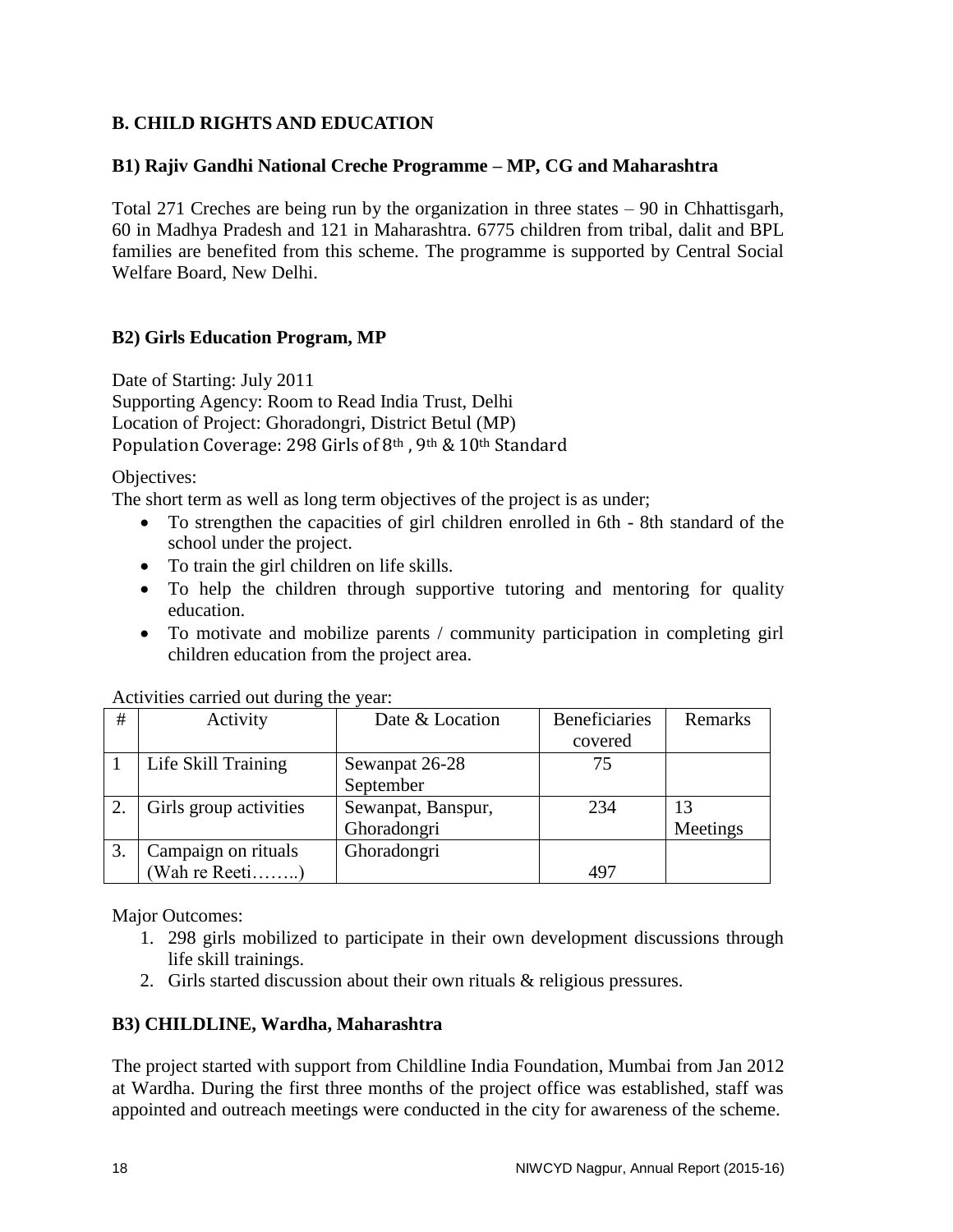Total Calls made for outreach : 3,136 Children given Institutional Support : 230 Children supported through Childline Center for shelter & rehabilitation : 2170

#### <span id="page-18-0"></span>**B4) CHILDLINE, Mandla, Madhya Pradesh**

The project started with support from Childline India Foundation, Mumbai from Jan 2013 at Mandla, MP. During the first three months of the project office was established, staff was appointed and outreach meetings were conducted in the city for awareness of the scheme.

Total Calls made for outreach : 209 Children given Institutional Support : 208 Children supported through Childline Center for shelter & rehabilitation : 668

#### <span id="page-18-1"></span>**B5) Ladli Shelter Home for Platform Children**

The Ladli Shelter home was started in the year 2012 to help the girls surviving on and around the railway platform of Bhopal. This Home provides temporary shelter, counseling and rehabilitation of girl child.

#### <span id="page-18-2"></span>**B6) Improvement of education opportunities for children and youth in slum areas of Bhopal, Madhya Pradesh**

Date of Starting : April 2014 Supporting Agency : Terre Des Hommes (G) Location of Project : Bhopal

Coverage:

| Project area | Total        | Number of   | $0-6$ years     | 6-14 years   | Number of   |
|--------------|--------------|-------------|-----------------|--------------|-------------|
| slums        | population   | families    | children        | children     | youths      |
| 7 slums      | 9809         | 2188        | 2606            | 3300         | 2828        |
| Schools      | No. of       | Anganwadies | No. of students | No. of youth | Creches and |
|              | students     |             |                 | profile      | children    |
| 12           | 2589         | 17          | 2589            | 300          | 3/87        |
| Child        | Members of   | Youth       | Members of      | Women        | Members of  |
| groups       | child groups | groups      | youth groups    | groups       | women group |
| 15           | 370          | 12          | 180             | 6            | 120         |
| Number of    | Members of   | No. of      | Member of       | No. of CLC   | Students of |
| <b>SMCs</b>  | <b>SMCs</b>  | monitoring  | monitoring      |              | <b>CLC</b>  |
|              |              | committees  | committees      |              |             |
| 12           | 202          | 20          | 250             | 2            | 78          |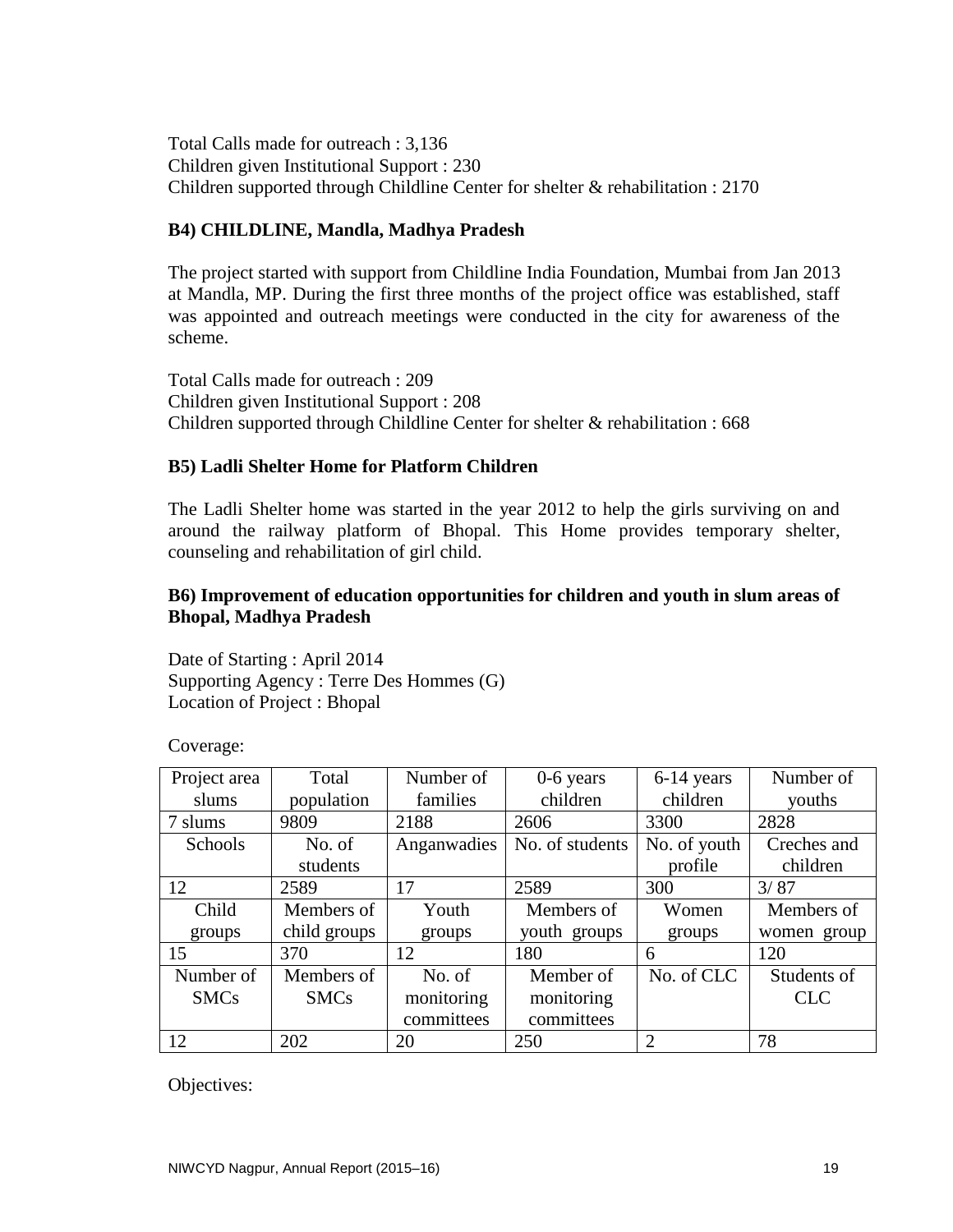- Children below 5 years receive health care as well as pedagogical early childhood development.
- The Children and young People of the Project Region visit school willingly and regularly
- Young people above 15 Years are integrated in Society and actively promote their Rights

Activities carried out during the year:

| #            | Name & brief description of<br>the activity               | Date & Location | Beneficiaries covered                         |
|--------------|-----------------------------------------------------------|-----------------|-----------------------------------------------|
| $\mathbf{1}$ | Training Early childhood<br>development                   | Aicuf Ashram    | 680 Pregnant women & 680<br>Lactating mothers |
| 2.           | Creche monitoring<br>committee meetings                   | Monthly         | 250 members                                   |
| 3.           | Child learning centers                                    | Monthly         | 329 Out of school children                    |
| 4.           | School management<br>committee meetings $\&$<br>trainings | Monthly         | 12 Schools                                    |
| 5.           | <b>Youth Mobilization</b><br>campaigns                    | Monthly         | 900 Youths                                    |
| 6.           | <b>Youth Camps</b>                                        | 25-26 December  | 60 Youths                                     |

Major Outcomes:

- 15 Children groups & 12 Youth groups are formed.
- 329 drop out & slow learners registered at Child learning centers
- 218 youths are mobilized for career counseling.

# <span id="page-19-0"></span>**C. HEALTH**

# <span id="page-19-1"></span>**C1) Axshya India Global Round - 9 T.B Project**

Date of Starting: October 2010 Supporting Agency: Lepra Society Location of Project: Vidisha & Raisen Coverage: 12000 people

- To aware the community people on the issue of tuberculosis and its symptoms as well as cure.
- To train the health staff on soft skills regarding tuberculosis.
- To facilitate the rural health care providers and their engagements in the project activities.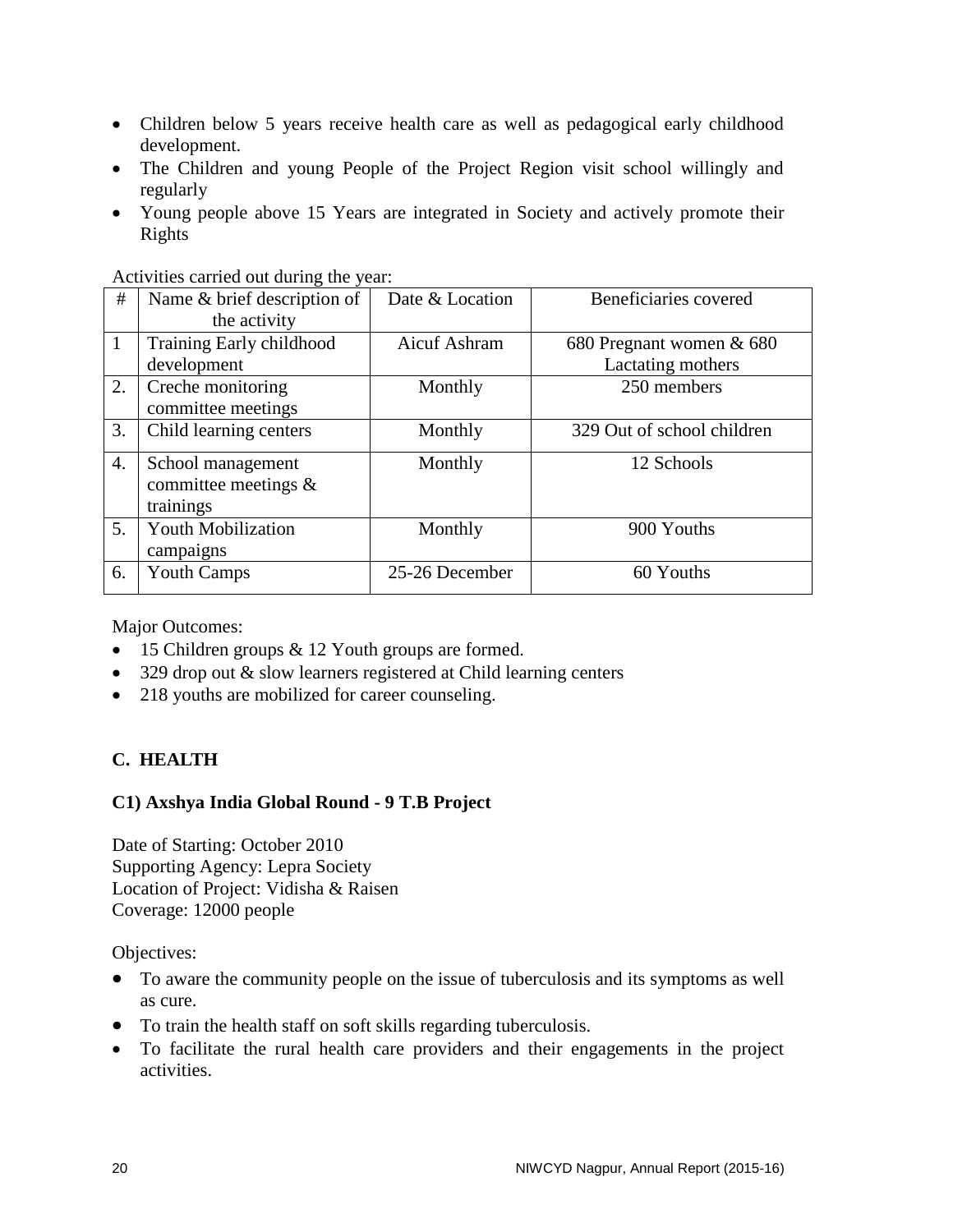#### Activities carried out during the period

| S.No | Name of Activity                         | <b>Total Meeting</b> | Total        |
|------|------------------------------------------|----------------------|--------------|
|      |                                          | &Training            | Participants |
|      | Community & School Sensitization Meeting | 96                   | 1744         |
|      | Soft Skill Training in Health Staff      |                      |              |
|      | Follow up -PLHIV meeting                 |                      |              |
|      | RHCP follow up meeting                   |                      |              |
|      | <b>Sputum Collection Centers</b>         |                      | 459          |

Major Achievements:

- More than 7000 people mobilized on issue of TB.
- Around 1200 cases refereed to health department from field area.

#### <span id="page-20-0"></span>**C2) Mobile Medical Unit, Madhya Pradesh**

Ambulance was made available to the project area in Baiga Chak, Dindori district, Madhya Pradesh. This mobile medical unit covers 52 villages in the region and is equipped with medical facilities and medicines. One doctor and nurse accompanies the unit on weekly camps being conducted in different clusters. District Health Officers are actively cooperating in this effort. 6,200 Primitive tribes were covered by the unit. Serious patients and pregnant women are taken to the nearest hospital for further treatment.

# <span id="page-20-1"></span>**C3) Home Based Neonatal Care (HBNC)**

This project is continued in 16 villages of Mansar area of Nagpur district. Regular health services are being made available to new born by women health workers. Child Mortality Rate in the project reduced by more than 40 % due to handling of pneumonia and sepsis cases.

# <span id="page-20-2"></span>**C4) Implement PLA approach with SHGs for improved demand for HNWASH in Sagar district - CBA – PLA (Sanjhi Sehat)**

Date of Starting: December 2013 Supporting Agency: Family Health International Location of Project: 03 blocks of Sagar District (Rehli, Kesli & Devri) Population Coverage: 1833 Self Help Groups

- Build systems & capacities to support implementation, integration and sustaining of PLA process.
- Improve awareness & demand for HNWASH services among women SHG members & the larger community through PLA processes.
- Strengthen linkages with government service providers to ensure access to quality HNWASH services
- Document & report performance, disseminate learning's and support evidence generation for scale up.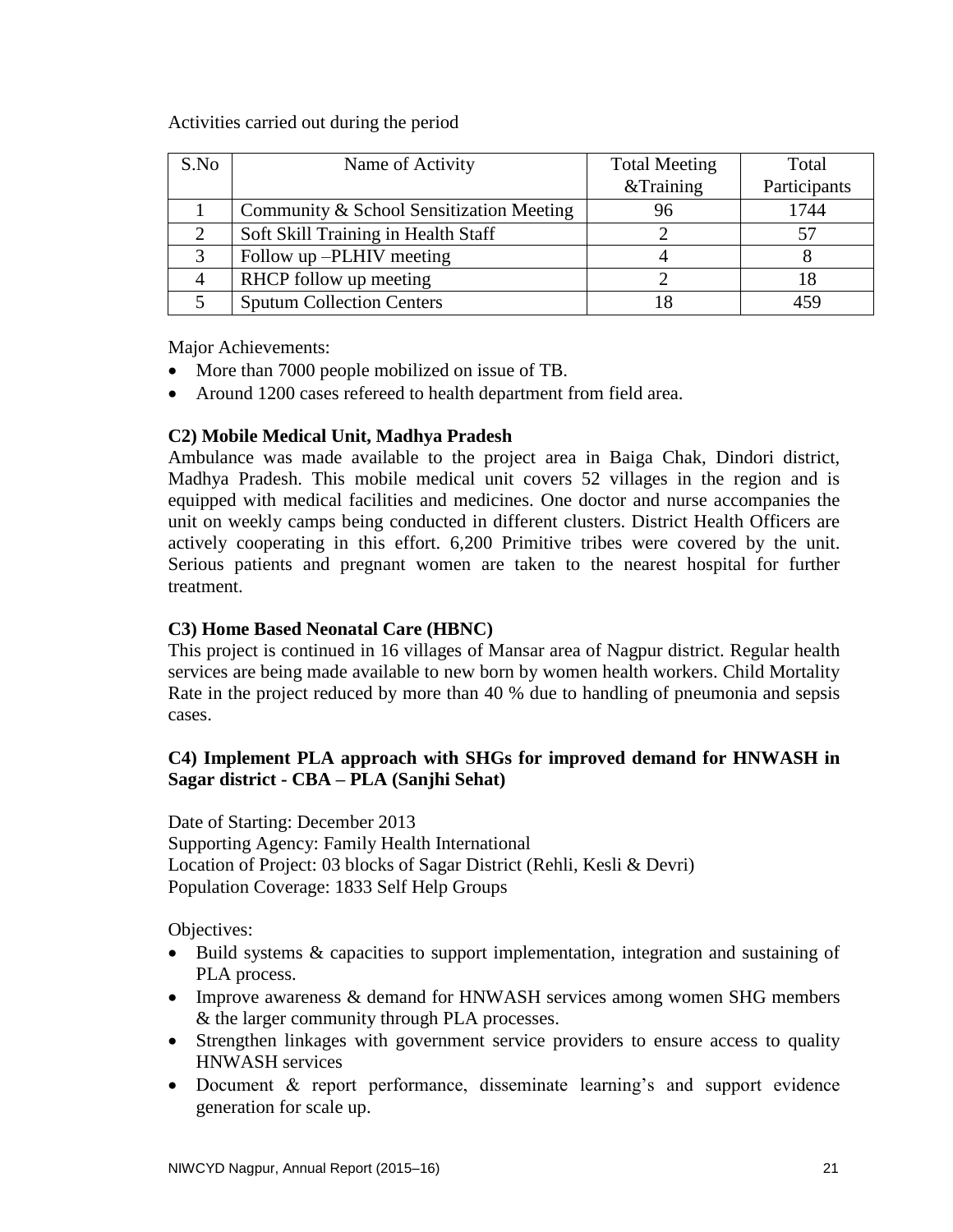#### Activities carried out during the year:

| #  | Name & brief description of    | Date & Location   | <b>Beneficiaries</b> | Remarks   |
|----|--------------------------------|-------------------|----------------------|-----------|
|    | the activity                   |                   | covered              |           |
|    | <b>Training of Trainers</b>    | 29 Apr - 2 May    | 29                   | PLA cycle |
|    |                                | Sagar             |                      | $15 - 18$ |
| 2. | <b>Training of Trainers</b>    | $13-16$ July      | 29                   | PLA cycle |
|    |                                | Sagar             |                      | $19-22$   |
|    | <b>Community Sensitization</b> | $Sept - Oct 2015$ | > 5000               |           |
|    | Meetings                       |                   |                      |           |

Major Outcomes:

- More than 5000 people mobilized on water, health & sanitation issues during community meetings.
- Access to ICDS centers increased by the beneficiaries from project fields.

#### <span id="page-21-0"></span>**C5) Promotion of Zinc & ORS for reduction of diarrhea and averting its occurrence in Four districts of Madhya Pradesh**

Date of Starting: August 2013 Supporting Agency: Family Health International Location of Project: 04 Districts (Katni, Damoh, Umariya & Shahdol) Population Coverage: 3000 Rural Health Care Provider

Objectives:

- Enumerate all the villages and create a data base of all RHCPs in four districts classified into A, B, and C categories as per the patient load in the 04 districts.
- Build the disease & product knowledge of the identified RHCPs and drug stores to increase the prescription and usage of Zn & ORS for treatment of childhood diarrhea in the 04 district.
- Ensure regular usage and off take of Zn & ORS by the identified RHCP & drug stores through continuous follow up & detailing.
- Work in close coordination with identified pharmaceutical companies to ensure supplies of  $Zn \& ORS$  reach the RHCP  $\&$  drug stores

Activities carried out during the year:

| # | Name $\&$ brief description of the activity | Date & Location | <b>Beneficiaries</b> |
|---|---------------------------------------------|-----------------|----------------------|
|   |                                             |                 | covered              |
|   | Meetings with Rural Health care providers   | Regular         | 3000                 |
|   | Monthly Coordination meeting                | Monthly         | 19                   |

Major Outcomes :

• Around 3000 rural health care providers are mobilized to use Zn & ORS in treating Diarrhea.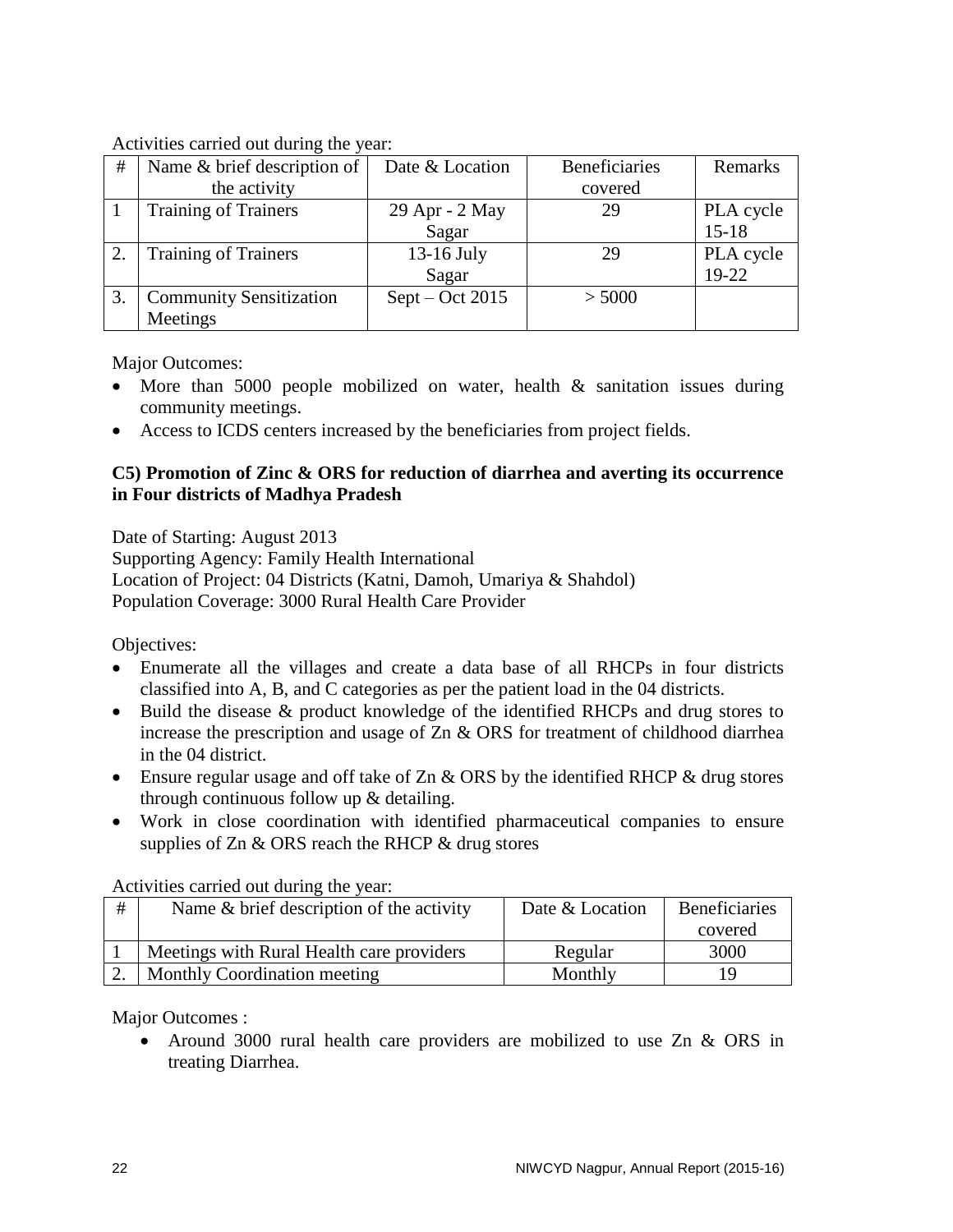#### <span id="page-22-0"></span>**C6) Toward Health and Dignity Improving Water, Sanitation and Hygiene (WASH) in Madhya Pradesh**

Date of Starting : Dec. 2013 Supporting Agency : Water Aid, Bhopal, Madhya Pradesh Location of Project : Dindori and Sagar Districts, MP Coverage : No. of Villages - 210 Population Coverage : No. of families – 60,000

Objectives :

Building cadre of frontline workers team for triggering and demand generation for toilet construction and improve usage and also promote concept of WASH & bring in behavioural change amongst community in 222 GPs of Dindori and 98 block of sagar district.

#### Key Activities –

Mobilization people in Gramsabha & tracking VHSC meetings: Through the above trained groups, we intend to build the capacities of Village Health & Sanitation Committees through mobilization their participation in Gramsabha meetings.

Capacity building of Frontline workers / service provider: Though we believe and analyzed that the frontline workers are already burdened with several works but still they are one and only very important stakeholder to understand the seriousness of the issue. Anganwadi, ASHA and ANM of the area are provided with block level trainings on issues of water and sanitation.

Skill building of Masons: Traditional masons are identified from each Gram Panchayat and their skills are enhanced through building their capacities, they are also provided with some basic kits which help in their work. They are also helped to brainstorm on some local models of toilets which are adopted by local level administration.

Developing Village WASH plans: 05 Gram Panchayat are identified from each block to develop a model village WASH plan with the participation of local village volunteers (Gram doot), SHG representatives, Farmers groups representatives, frontline workers and local level other NGOs working in the project area. The basic issues covered under these village plans are drinking water security, stopping open defecation, immediate response to health & nutrition issues.

Developing village level monitoring systems: Through regular interactions with respective departments, use of RTI and local resources. A budget tracking system is also evolved through developing the capacities of local Gram Panchayat Representatives.

Orientation of PRI on WASH program: The elected representatives of Gram Panchayat Including Panch & Sarpanch are involved in the process through their orientation and importance of WASH interventions in their respective area.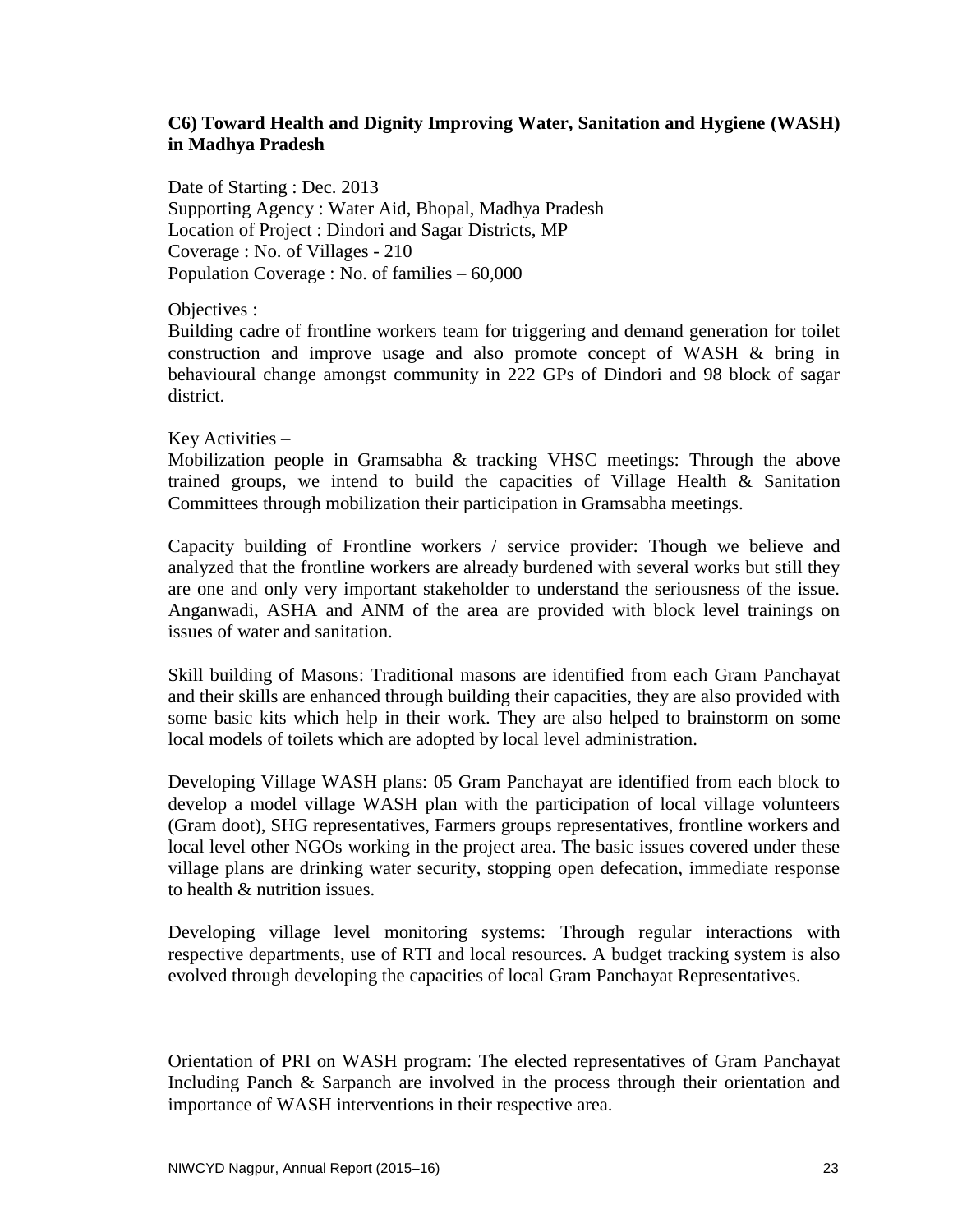IEC and Publication: Visualets, Posters, Pamphlets are developed to build a momentum for WASH related activities in villages. The local level troops are also developed to raise awareness among people on water and sanitation related issues.

Block Interface Workshops: Under the three tier system of Panchyati Raj, Block level committees are also play an important role in resource mobilization as well percolating of resources to Gram Panchayat. Block level functionaries are involved in consultation regarding sharing of plans and required resources at village and Gram Pancahayt Level. Bi-annual block interface workshop are organised to share and converge the developed village WASH plans. This process will also lead to build the capacities of PRI at Panchayat & block level both. Block resource committees on WASH are also involved in the process to facilitate the smooth functioning of WASH program in the area.

District Level Interface Workshop: As a similar process to block interface, these interventions are taken up to District level annually. DWSC play a vital role to follow up the resource planning regarding the program and help the grass root functionaries including CBOs to facilitate the program requirements. The identified gaps are also shared on district platform to resolve them as soon as possible for effective results.

WASH campaigns in Schools: It is observed that many of schools are still not having the water and sanitation facilities for girl children in schools. The Self help group members will lead the campaigns to complete the water  $\&$  sanitation facilities for girls in respective schools of the project area.

Learning Sharing Workshop: At the end of the project cycle, a state level learning sharing workshop will be organised to share the learning's, challenges of the program. Different stakeholders are involved in this workshop to take the process further through the developed and strengthened grass root institutions.

Project Outcome:

- Development of community leadership among tribal communities in 200 Gram Panchayat prepared to raise their WASH demands.
- More than 400 SHG groups are developed and strengthened; a district level federation is also created in Dindori.
- 12 Gram Panchayats & 32 villages have been developed as open defecation free villages/GPs.
- About 2000 frontline workers of the rural & tribal pocket have been trained to deal with the emerging WASH demands of the community in more sensitive manner.
- 532 village cadres created on WASH to facilitate the WASH activities in their villages.

# <span id="page-23-0"></span>**C7) Sanitation Programme of MP & CG**

Date of Starting: June 2015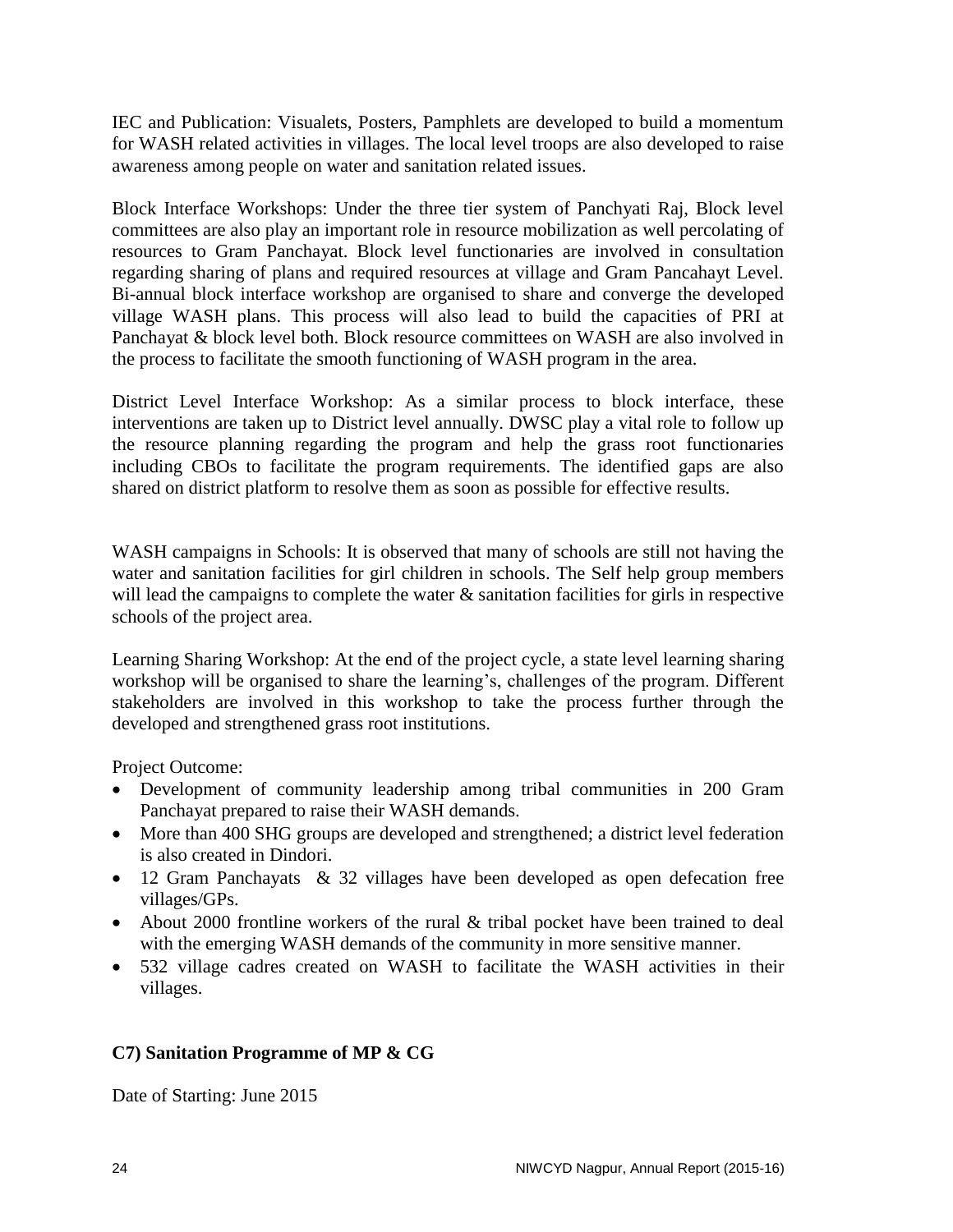#### Supporting Agency: AFHTAC, New Delhi

Location of Project: Dist Bilaspur, CG and Dist. Chhindwara and Narsinghpur in MP Coverage: 239 families

- 239 toilets constructed in BPL households.
- Conducted sanitation awareness campaign in schools in project villages

#### <span id="page-24-0"></span>**C8) Community Health Project, Bhopal Region, Madhya Pradesh**

Date of Starting: May 2015 Supporting Agency: Avantha Foundation, Delhi Location of Project: Obedullaganj (Raisen) Population Coverage: 22503

Objectives:

The short term as well as long term objectives of the project is as under;

- 4. To promote community awareness on safe mother hood & child survival programs in community.
- 5. To increase access of community services regarding reproductive child health in project villages
- 6. To build capacities of adolescent  $\&$  youth on life skills and basic health issues
- 7. To strengthen the community monitoring system for health and basic services through liaison with line Government departments

| #              | Name & brief description of        | Date & Location  | <b>Beneficiaries</b> | Remarks  |
|----------------|------------------------------------|------------------|----------------------|----------|
|                | the activity                       |                  | covered              |          |
| $\overline{1}$ | <b>VHND Observation and</b>        | Ashapuri,        | 1494                 | 111      |
|                | community meetings                 | Noorganj &       |                      | Meetings |
|                |                                    | Diwatiya Cluster |                      |          |
| $\overline{2}$ | Health Check- up camps             | Ashapuri,        | 176 women $\&$       |          |
|                |                                    | Noorganj &       | children             |          |
|                |                                    | Diwatiya Cluster |                      |          |
| 3              | Life skill training with           | Ashapuri,        | 243                  |          |
|                | Adolescent & Youth                 | Noorganj &       |                      |          |
|                |                                    | Diwatiya Cluster |                      |          |
| $\overline{4}$ | <b>Celebration of World Breast</b> | Ashapuri,        | 115 Lactating        |          |
|                | feeding Week                       | Noorganj &       | mothers              |          |
|                |                                    | Diwatiya Cluster |                      |          |

#### Activities carried out during the year:

Major Outcomes:

- 1. 15 youth and adolescent groups initiated in the project villages.
- 2. 15 village health nutrition and sanitation committees activated and regularised in the villages.
- 3. ANC check-ups increased in project villages through regular follow ups by the team members.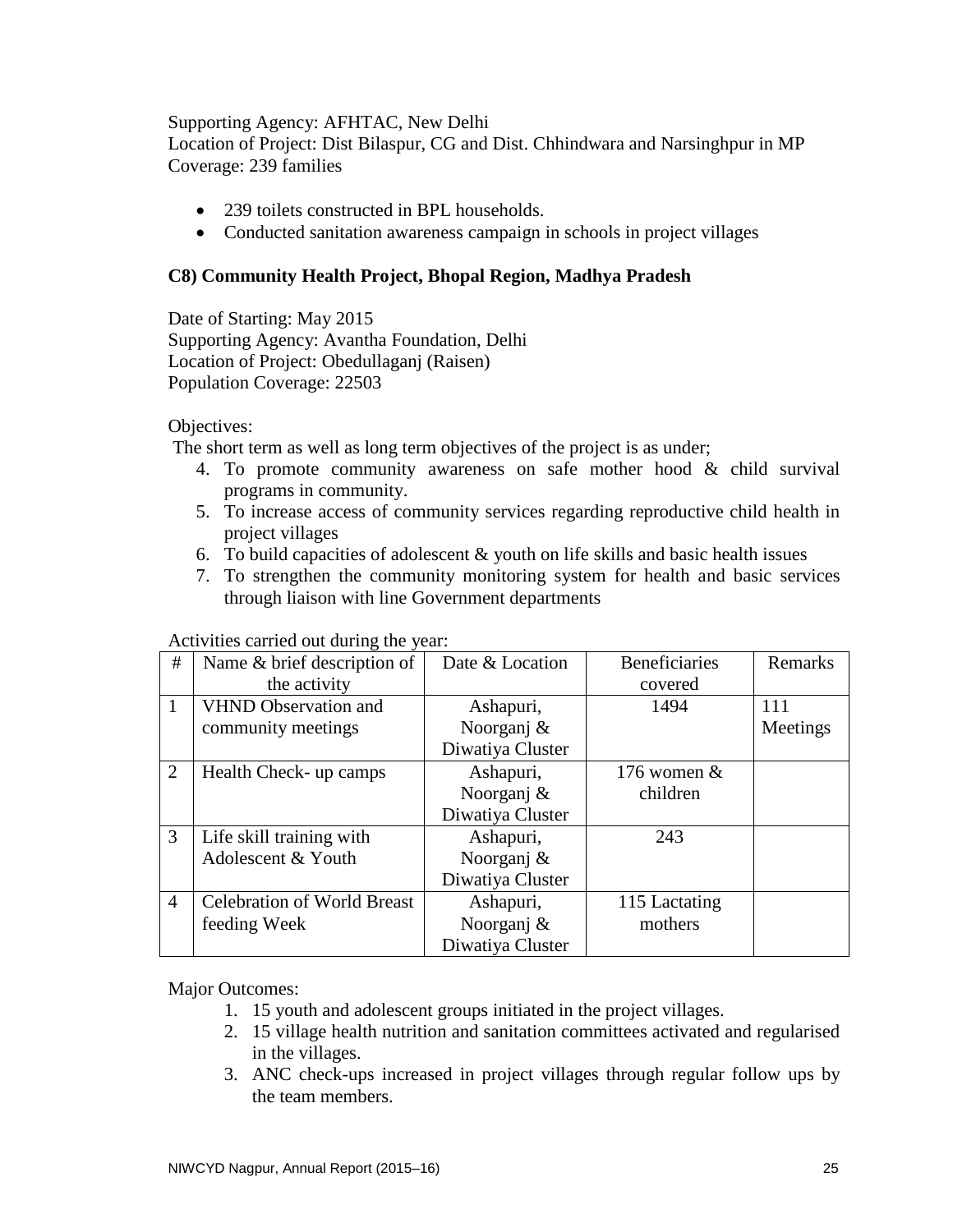# <span id="page-25-0"></span>**D) WOMEN**

#### <span id="page-25-1"></span>**D1) Tejaswini Rural Women Empowerment Programme, MP**

Date of Starting: 2008 Supporting Agency : Mahila Vitt Viksh Nigam Bhopal Madhya Pradesh Location of Project : Block / Mehadwani, Niwas and Bejadandi District Dindori and Mandla / State Madhya Pradesh Coverage : No. of Villages - 131 Population Coverage : No. of families - 7860

Programme in brief: Tejaswini Rural Women Empowerment Programme has its broad vision to bring rural women members of the society those who contribute the major share of the population of the entire state at the same time living under persistent poverty and deprivation due various social, political and environmental reasons.

Objectives:

- 1) Social and Political Empowerment of Rural Poor women
- 2) Access of government services
- 3) Enhancement of Income in Targeted House Hold

Achievements :

- 600 groups handed over to MPRLM
- Bank linkage enhanced for livelihood activities of women
- Cluster federation established for management of groups

#### <span id="page-25-2"></span>**D2) Tejaswini Rural Women Empowerment Programme, Maharashtra**

Year of Starting: 2010 – 2011

Supporting Agency: MAVIM & IFAD supported programme

Location of Project: 11 districts of Vidarbha Region of Maharashtra spread out 26 Talukas. The programme is running through 27 community managed resource centers (CMRCs) in the region which is the federation of rural women's grass root level institutions (SHGs).

- Formation and strengthening of women Self Help Groups and their secondary level institutions at village level and federate at Tehsil level.
- Capacity building of women members of the institutions to attain self-dependency to have improved and easy access to institutional credit, and its productive utilization.
- Nurture and develop the skills of member women to take up livelihood activities with more focus on local resources and knowledge and better market access for their products.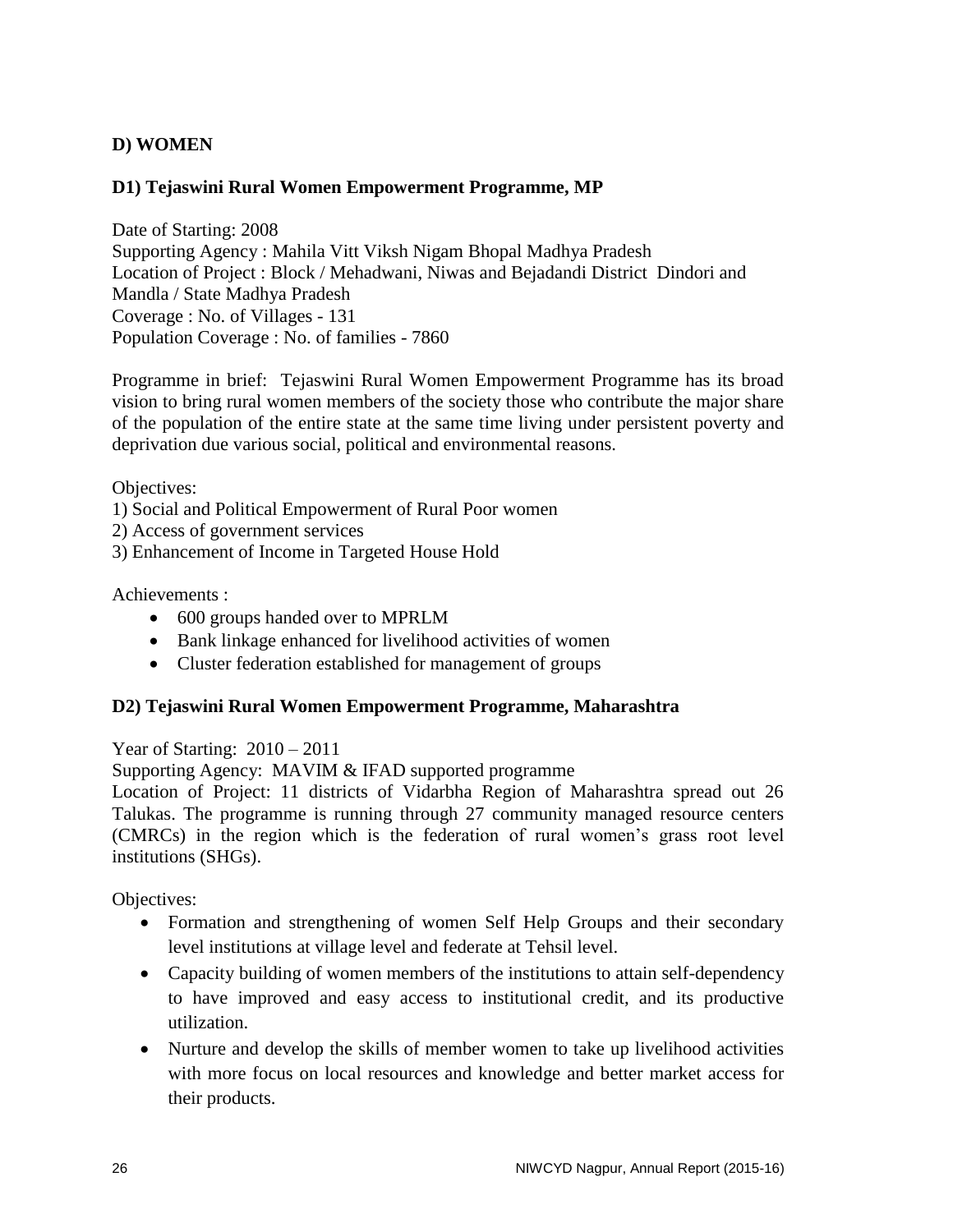Political empowerment of women members of the institutions for effective utilization of formal platforms for decision making while ensuring gender equality and dignity especially, decentralized body of governance.

| <b>Project Locations</b>                                    | 2 districts of Vidharbha Region, 2 Tehsils<br>(from 2010 June to 2011 January and<br>continued with the extended 25 CMRCs by<br>January 2011 onwards. Total 27 Tehsils |
|-------------------------------------------------------------|------------------------------------------------------------------------------------------------------------------------------------------------------------------------|
| Number of villages covered directly<br>under the project    | 840                                                                                                                                                                    |
| Number of families under direct 51,504 families<br>coverage |                                                                                                                                                                        |
| Year of start of project                                    | 2010 June - Launched with 2 CMRCs                                                                                                                                      |
|                                                             | 2012-13 onwards extended the interventions in                                                                                                                          |
|                                                             | 27 CMRCs.                                                                                                                                                              |

Key Achievements during the year:

- During this financial year, 45% of the self -help groups have got access to institutional credit, significantly though bank linkages. The role played by private bank (ICICI) was more important in both the case of new linkages and repeated credit with simplified procedures.
- In three federations, convergence of agriculture interventions in Maharashtra (CAIM) programme has converged with the existing interventions has become added strength to the project in terms of credit access, innovative livelihood oriented steps and improvement in agriculture sector.
- Among 23 federations,  $15 25\%$  have access to institutional credit within the range of  $1 - 1.25$  Cr, the rest have  $0.25 - 0.50$  Cr range.
- Two federations have taken up vegetable marketing activities with the support of state agriculture department and farmers producer organizations.
- Two entrepreneurship activities; supported by district Industrial center, one for spices making and marketing the other milk collection, value addition and marketing has started at Motala federation of Buldhana and Katkumbh federation of Amaravati districts.
- One federation at Kurkheda Tehsil of Gadchiroli has got new Joint Liability Group (JLG) promotion and bank linkage project by NABARD.
- One federation at Wardha (Selu) has attained 100% financial sustainability and three other (Ural of Akola district, Sultanpur at Buldhana district has attained 60% and one at Gobarwahi, one at Amravati (Tembrusonda) attained 25% coverage of their annual budget through various entrepreneurship and service charges.

# <span id="page-26-0"></span>**D3) Silai School Project, MP & CG**

Date of Starting : January 2012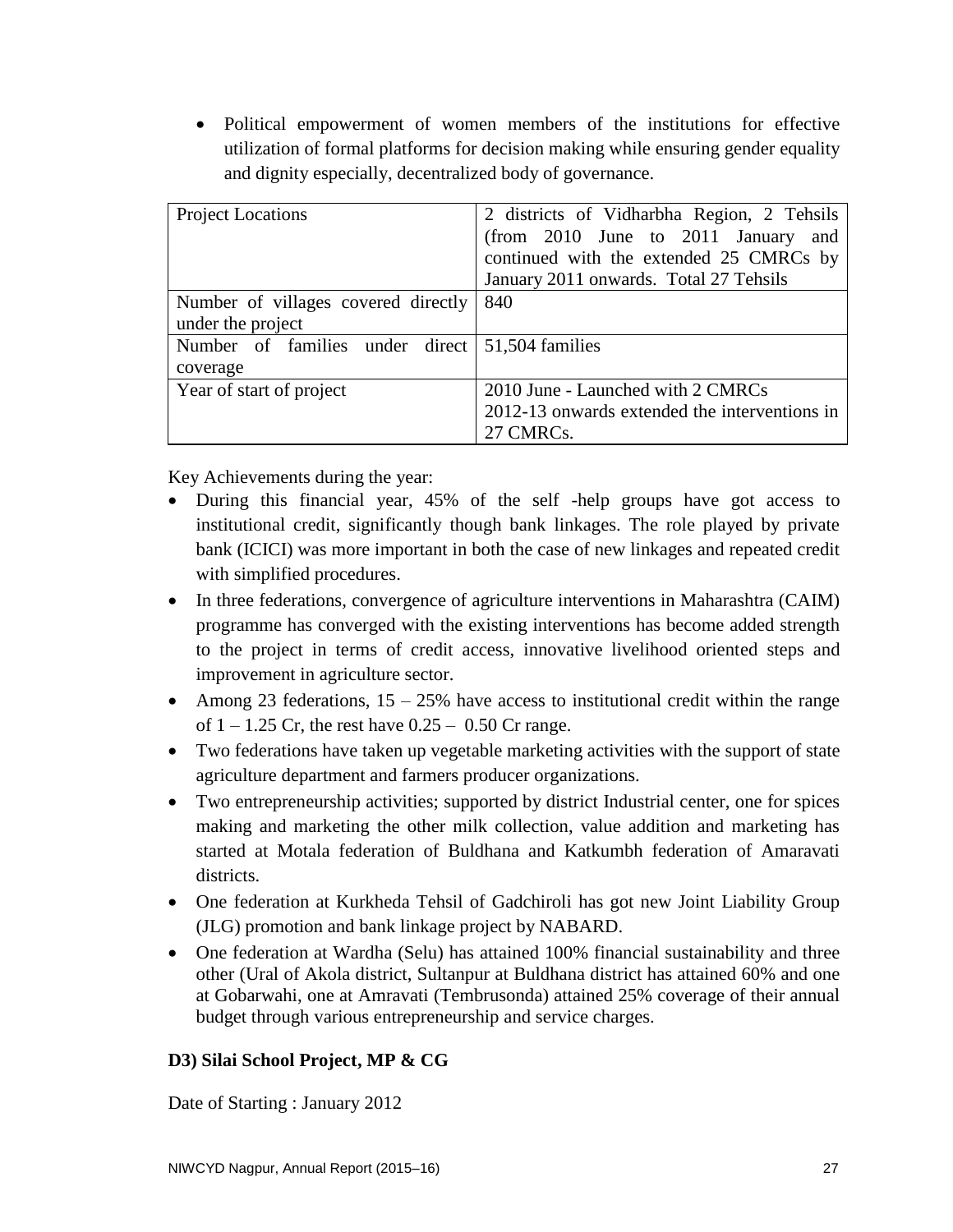Supporting Agency : USHA international Ltd Location of Project : Madhya Pradesh & Chhattisgarh Population Coverage : 220 women

Objectives:

The short term as well as long term objectives of the project is as under;

- To identify and train the rural women for building their capacities around stitching & machine repairing.
- To support and facilitate the Silai school for extension of its activities at village level.
- To discuss and orient the Silai school facilitator on women empowerment issues.

Activities carried out during the year:

| # | Name & brief description of the  | Date & Location | <b>Beneficiaries</b> |
|---|----------------------------------|-----------------|----------------------|
|   | activity                         |                 | covered              |
|   | Silai School Trainings           | February        |                      |
|   | Silai School Training follow up  | Monthly         | 260                  |
|   | Opening of New Satellite schools | Monthly         | 510                  |

Major Outcomes:

- 20 Classical schools & 510 Satellite school initiated during the reporting period.
- 530 Women entrepreneurs from rural & tribal pockets are linked with the Silai school program.
- 4000 women & girls linked with the silai school program.

# <span id="page-27-0"></span>**D4) Krishisamrudhi Programme (CAIM), Maharashtra CMRC**

Date of Starting: January 2012

Supporting Agency: Convergence of Agriculture in Maharashtra (CAIM), Amravati Location of Project: Buldhana and Akola districts, Maharashtra

The overall goal of the Krishisamrudhi programme is to contribute to the development of resilient production, sustainable and diversified households, on-farm and off-farm livelihoods, allowing households to face production and market risks without falling back into poverty and distress.

The key programme purposes and objectives are ;

- 1. To improve household income from diversified farming and off farm activities
- 2. To render farming system resilient with the introduction of organic and low-input contract farming.
- 3. To facilitate the involvement of farmers groups in primary processing, quality enhancement and marketing.
- 4. To empower women through micro-finance and micro-enterprises.
- 5. To achieve convergence of government programmes and resources through ATMA.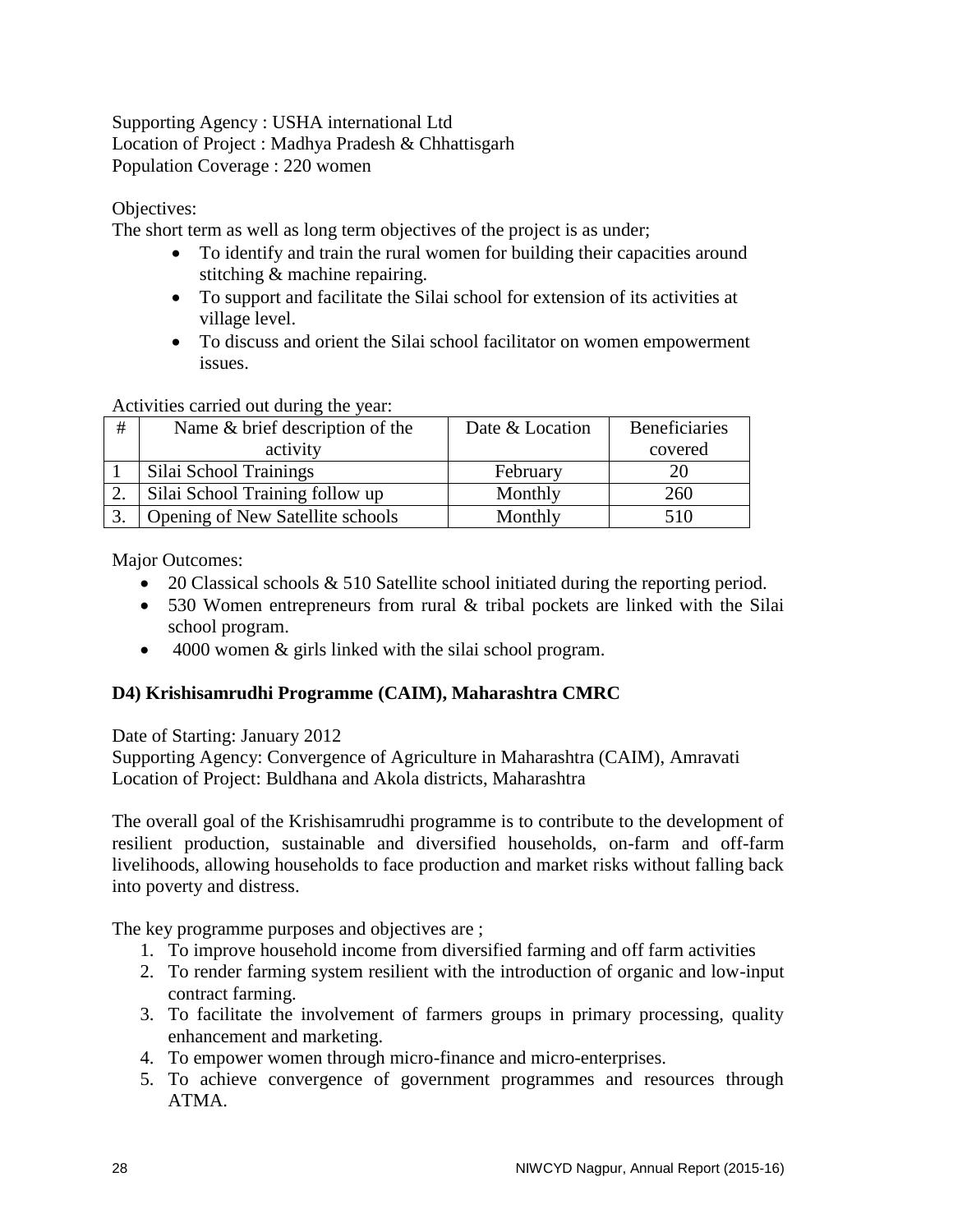Activities :

- General council meetings conducted in each cluster
- Selected BOD members for federation
- Five capacity building trainings conducted for BOD members of 8 CMRCs on management of CMRC, governance, collection of service charges, sustainability and convergence of govt. schemes for SHG
- Capacity building conducted for SHGs for business plan of groups and CMRC
- Credit financial plan prepared by eligible group for bank linkage
- Two trainings conducted for selected 80 women SHG members on income generation.

Achievements :

- 1600 women SHGs were strengthened in eight CMRC
- Women federation formed in all clusters and registered under society act.
- 60 % women SHG linked with bank
- Eight Federations established and registered for management of SHGs at local level
- 20 % SHGs started group income generation activities.

# <span id="page-28-0"></span>**D5) Girl Child and Women Care Protection Project, MP**

Date of Starting : Oct. 2009

Supporting Agency : Paul Hamlyn Foundation Location of Project : Bhopal, Itarsi & Katni railway platforms Population Coverage : 150 Girls living on railway platforms

- 1. To ensure the rehabilitation of girls in need and care protection and their linkages with education.
- 2. To prepare the children to return back to home from railway platforms and JJ institutions.
- 3. To provide a safe and caring environment in JJ girl's institutions and mobilizing staff participation in processes.
- 4. To sensitize and develop the capacities of JJ institutions/CWC/Juvenile Justice Boards and railway authorities for proper rehabilitation of the children.
- 5. To build the alliance with organizations to advocate the issues in child protection.
- 6. To bridge the resource pool for development of infrastructure in institutions from government and civil society organizations.
- 7. To organize de-addiction processes with the girls on platforms.
- 8. To draw special attention on girl child and child labor for linking them with education on railway platform.
- 9. To develop a model of rehabilitation of the platform children in the State of Madhya Pradesh.
- 10. To build the capacities of girls in need of care and protection through their skill development and vocational trainings.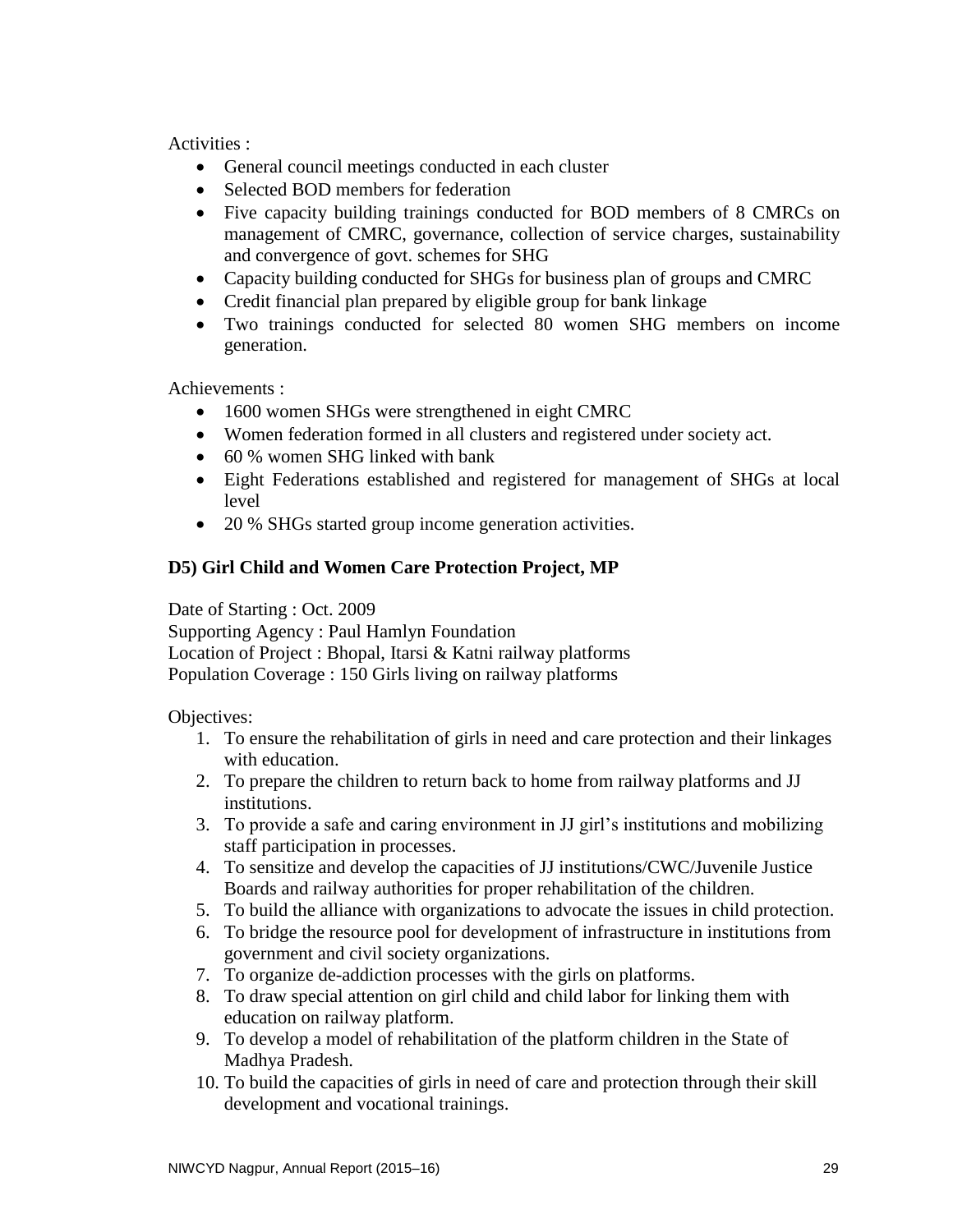#### Activities carried out during the year:

| #              | Name & brief description of    | Date & Location      | <b>Beneficiaries</b> | Remarks        |
|----------------|--------------------------------|----------------------|----------------------|----------------|
|                | the activity                   |                      | covered              |                |
| $\mathbf{1}$   | Family tracing & Home          |                      | 80                   |                |
|                | placements                     |                      |                      |                |
| $\overline{2}$ | Coordination meeting at        | Katni                | 40                   | 28 May         |
|                | railways                       |                      |                      | 2015           |
| 3              | Meeting with Bal Adhikar       | Katni & Itarsi       | 45                   | $\overline{2}$ |
|                | mitra                          |                      |                      | meetings       |
| 4.             | Sensitization                  | Katni & Itarsi       | 49 RPF staff & 22    | 3              |
|                | meeting/trainings with GRP     | organized            | <b>GRP</b> staff     | trainings      |
|                | and RPF                        |                      |                      |                |
| 5.             | State Workshop on safety       | <b>NITTTR Bhopal</b> | 67 members from      |                |
|                | net & linkages of runaway $\&$ |                      | $CWC$ , JJB $\&$     |                |
|                | home-less children in MP       |                      | <b>NGOs</b>          |                |

Major Achievements:

- A child protection committee is established at Katni Railway station.
- The processes for implementing SOP of railways started.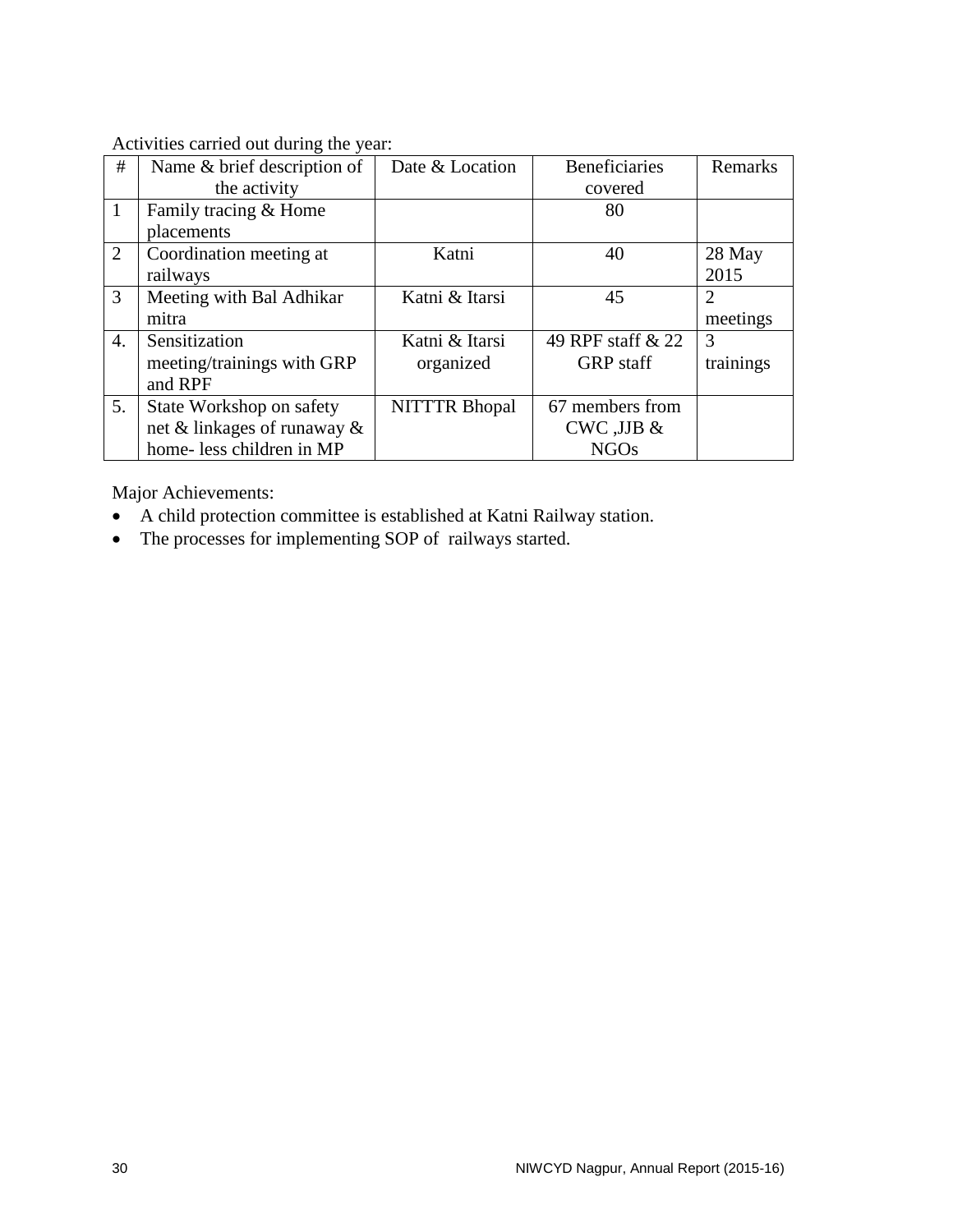# <span id="page-30-0"></span>**E. ENVIRONMENT RELATED PROJECTS**

#### <span id="page-30-1"></span>**E1) Non Conventional Energy Awareness Programme**

- Awareness created in four villages of Jabalpur district, MP.
- Solar lamps provided to 232 families
- Training provided to youth for maintenance of solar lamps

#### <span id="page-30-2"></span>**F) OTHER ACTIVITIES**

#### <span id="page-30-3"></span>**F1) Disaster Relief Program :**

With support from HFHI, New Delhi relief and rehabilitation was provided in Dharchula block, Pithoragadh district, Uttrakhand during 2013-14. 70 permanent shelters were constructed, 32 pucca houses and one community center. This infrastructure was handed over to the community during the year.

#### <span id="page-30-4"></span>**F2) Volunteer Service Program :**

The organization is receiving volunteers with the support of Indo-German Cooperation (DIZ) from Germany. 03 volunteers arrived in the reporting period & 02 volunteers continued for the period of 06 or 09 months. The details of the volunteers are as under;

- Jennifer Riedel stayed till  $1<sup>st</sup>$  July 2015
- Elisabeth Christine Theresia vallentin stayed till  $1<sup>st</sup>$  July 2015
- Eve Svenja Callies stayed till 31 Jan 2016
- Van Poser Maximilian stayed till  $1<sup>st</sup>$  June 2016
- Valentin Lux arrived on 16 March 2016

#### <span id="page-30-5"></span>**F3) Life Skill Sessions :**

Three life skill sessions done with 72 girls form shelter home & Ojha basti Itarsi. so many issue, were taken in this sessions which are mostly related to their day to day issues and the reasons for run away from their families. Girls who belongs to down trodden society in India facing different atrocities rights from their childhood, hence they get targeted for different kinds of violence.

Many girls have unanswered question which they doesn't ask their parents. This type of session s will help them to understand different situations  $\&$  how they outcome form this situation. So many discursions were done with girls regarding their gender problems, hygiene, physicality and friends & also including two short movies for their better understanding.

Life skills sessions would help them in future to face the society confidently and not to fall prey the any violence going around them. They are made aware of all the situations of life and given knowledge about the child help line services that is 1098. During the sessions some of the girls were raise their question by written in chits. Some children are shared their experiences about bed touch which was happened with them in past.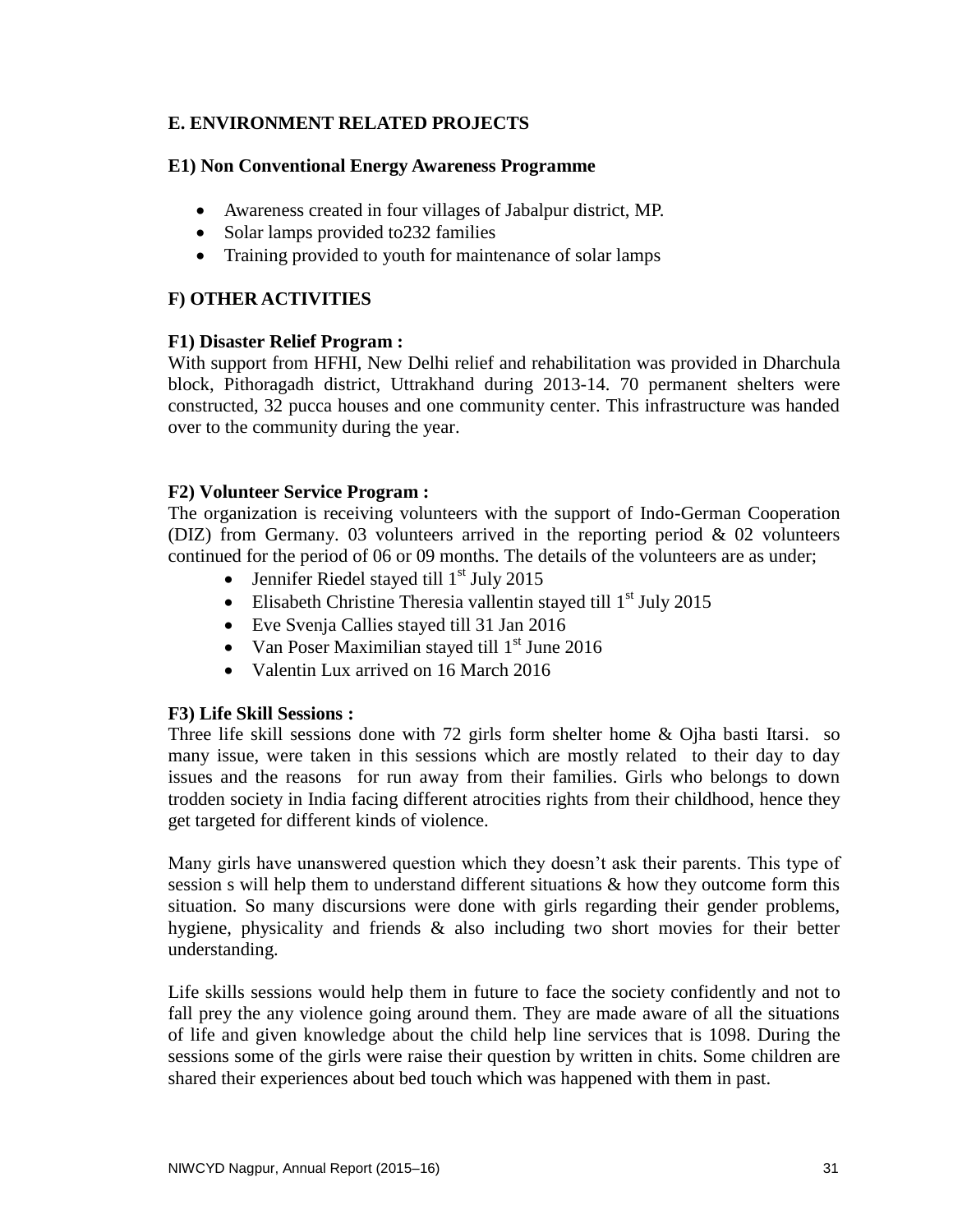During the year, 113 children got counselling  $\&$  education support in shelter home.12 children were participated inter school sport activities. 3 to 5 girls on the age of 13 to 16 year were learnt stitching cloths with the support of new initiative "Sabla Kendra" supported by Mrs. Priya Somaiya" .Through the support of staff girls are doing & making so many things like learnt to make friend ship bend, Rakhi making, drawing with sands, Colour drawing.

#### <span id="page-31-0"></span>**F4) Digital Divide**

Follow up meetings organized with trained E-volunteers in the field. E learning center process is also initiated in community centre Indira Nagar in Bhopal.

# <span id="page-31-1"></span>**G. INSTITUTIONAL PROCESS**

- Cluster level monthly meetings
- Quarterly  $&$  six monthly meetings
- Team building
- Bridging with Government agencies like NABARD, Panchayat & Rural Deptt. Etc.
- Capacity building trainings through a team of resource persons at regular intervals
- District level trainings of staff
- Project evaluation
- Induction Workshops
- State level advocacy processes
- Media advocacy
- Capacity building of network partners
- Coordination with other networks like Right to food campaign for Issues of BPL, PDS system & ICDS
- Process documentation

# <span id="page-31-2"></span>**H. PARTNER ORGANIZATIONS**

The NIWCYD Governing Council wishes to acknowledge the support it has received from a variety of individuals and institutions in the year under report. This includes financial support from -

- $\bullet$
- Terre des Hommes (TdH), Pune
- Room to Read India Trust, New Delhi
- Swissaid India, Pune
- Paul Hamlyn Foundation, UK
- Family Health International, New Delhi
- DIZ Germany
- Water Aid India
- Vikas Samvad, Bhopal, MP
- Sir Dorabji Tata Trust (SDTT), Mumbai
- Habitat for Humanitarian India
- AFHTAC, Mumbai
- Lepra Society India, MP
- Usha *International*, New Delhi
- Madhya Pradesh Mahila Vitta evem Vikas Nigam, Bhopal
- **Agriculture Department**, Govt. of MP, Bhopal
- Central Social Welfare Board, New Delhi